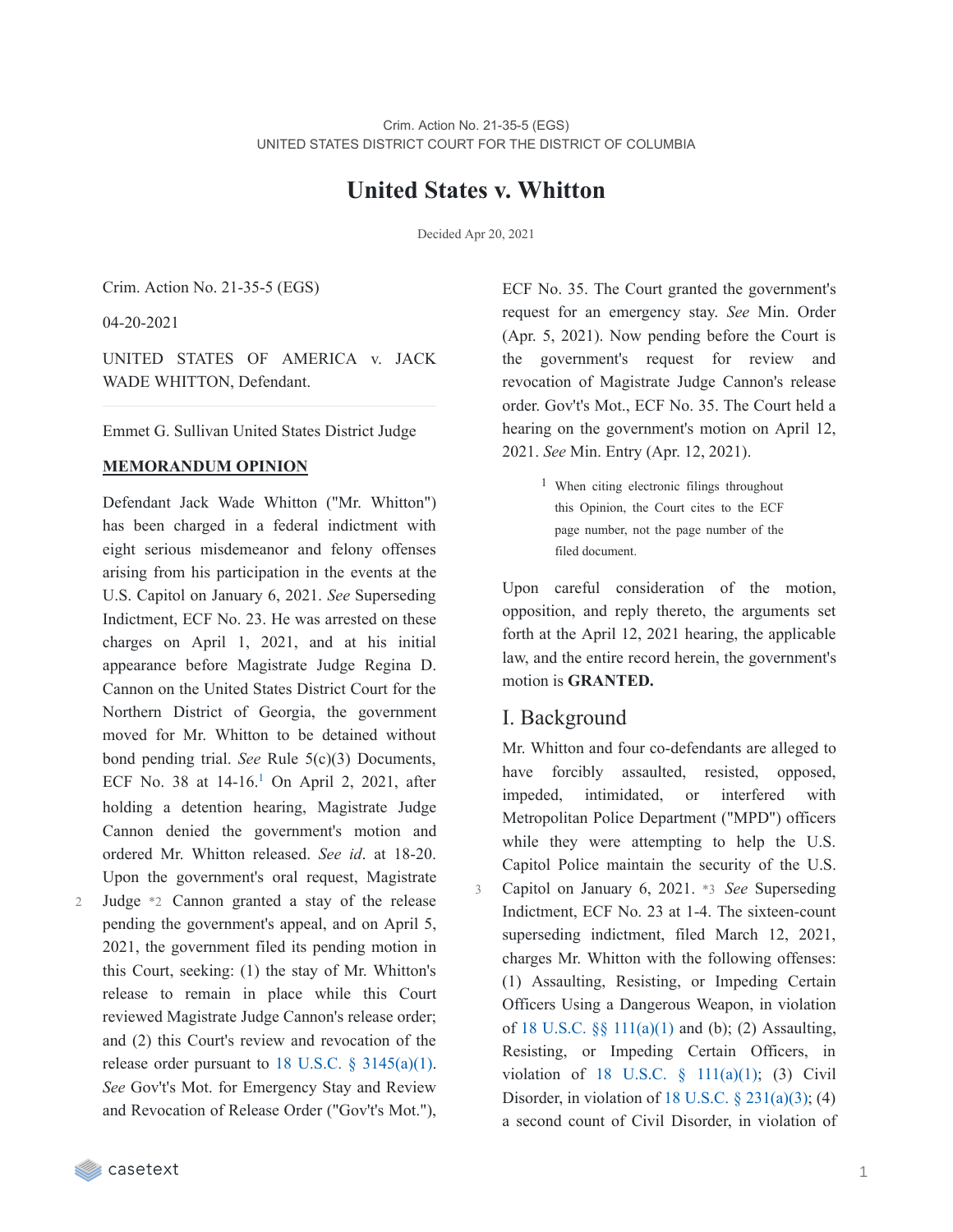6

18 U.S.C. § [231\(a\)\(3\);](https://casetext.com/statute/united-states-code/title-18-crimes-and-criminal-procedure/part-i-crimes/chapter-12-civil-disorders/section-231-civil-disorders) (5) Entering and Remaining in a Restricted Building or Grounds with a Deadly or Dangerous Weapon, in violation of 18 U.S.C.  $\S$  [1752\(a\)\(1\)](https://casetext.com/statute/united-states-code/title-18-crimes-and-criminal-procedure/part-i-crimes/chapter-84-presidential-and-presidential-staff-assassination-kidnapping-and-assault/section-1752-restricted-building-or-grounds) and (b)(1)(A); (6) Disorderly and Disruptive Conduct in a Restricted Building or Grounds with a Deadly or Dangerous Weapon, in violation of 18 U.S.C. §§ [1752\(a\)\(2\)](https://casetext.com/statute/united-states-code/title-18-crimes-and-criminal-procedure/part-i-crimes/chapter-84-presidential-and-presidential-staff-assassination-kidnapping-and-assault/section-1752-restricted-building-or-grounds) and  $(b)(1)(A)$ ; (7) Engaging in Physical Violence in a Restricted Building or Grounds with a Deadly or [Dangerous](https://casetext.com/statute/united-states-code/title-18-crimes-and-criminal-procedure/part-i-crimes/chapter-84-presidential-and-presidential-staff-assassination-kidnapping-and-assault/section-1752-restricted-building-or-grounds) Weapon, in violation of 18 U.S.C.  $§§ 1752(a)(4)$  and  $(b)(1)(A)$ ; and  $(8)$  Act of Physical Violence in the Capitol Grounds or Buildings, in violation of 40 U.S.C.  $\S$  [5104\(e\)\(2\)](https://casetext.com/statute/united-states-code/title-40-public-buildings-property-and-works/subtitle-ii-public-buildings-and-works/part-b-united-states-capitol/chapter-51-united-states-capitol-buildings-and-grounds/section-5104-unlawful-activities) (F). *Id*. at 2, 4, 5, 6, 7, 9.

The Court sets out below the evidence proffered by the government in support of its motion<sup>[2](https://casetext.com/_print/doc/united-states-v-whitton-1?_printIncludeHighlights=false&_printIncludeKeyPassages=false&_printIsTwoColumn=true&_printEmail=&_printHighlightsKey=#N196670)</sup> as well as a brief overview \*4 of the procedural history of this case.

> 2 At a detention hearing, the government may present evidence by way of a proffer. *See United States v*. *Smith*, 79 F.3d 1208, [1209-10](https://casetext.com/case/us-v-smith-507#p1209) (D.C. Cir. 1996).

#### **A. Mr. Whitton's Conduct on January 6**, **2021**

In the afternoon of January 6, 2021, Mr. Whitton was present at the U.S. Capitol when protestors stormed the building and attacked U.S. Capitol Police and MPD officers during the riot that disrupted the joint session of the U.S. Congress that had convened to certify the vote count of the Electoral College of the 2020 Presidential Election. Gov't's Mot., ECF No. 35 at 2-3. At around 2:20 p.m., members of the U.S. House of Representatives and U.S. Senate, including the Vice President of the United States, were forced to evacuate the chambers of Congress after rioters had forced entry into the building. *Id*. at 3-4.

While some rioters entered the U.S. Capitol interior, hundreds of other rioters remained gathered around the perimeter of the building into the late afternoon. At approximately 4:20 p.m., MPD officers assumed a post in an archway at the access point of the U.S. Capitol's lower western

terrace to maintain the security of the building. *Id*. at 4. Among the MPD officers at that post were Officer A.W., Officer B.M., and Officer C.M. *Id*. at 4-5. Shortly after assuming the post, all three officers were "brutally" assaulted by members of the mob who were gathered outside of the U.S. Capitol, including Mr. Whitton. *Id*. Video footage provided by the government displays the violent \*5 attacks that left the officers wounded and in need of medical care. *See* Exs. 1, 2, and 3 to Gov't's Mot. As a result of the attacks, Officer A.W. sustained a laceration that caused him to bleed from the head and required staples to close, and Officer B.M. sustained an abrasion to his nose and right cheek and minor bruising to his left shoulder. Gov't's Mot., ECF No. 35 at 6.

The government alleges Mr. Whitton participated in, and in fact instigated, the violent assaults of Officer A.W. and Officer B.M. The government proffers that at approximately 4:27 p.m., an unknown individual charged at Officer A.W., who was posted in the lower western terrace archway, grabbed his face, and knocked him to the ground. *Id.* at 5. As Officer A.W. lay on the ground, Mr. Whitton began striking at the group of officers with a metal crutch, and at Officer B.M. in particular. *Id*. As the MPD officers attempted to defend themselves against the members of the mob who were converging on them with various weapons, Mr. Whitton climbed over a railing, kicked at Officer A.W. while standing overtop of him, grabbed Officer B.M. by the head and helmet, pulled him over Officer A.W., and dragged him face-first down the U.S. Capitol steps into the violent mob with the assistance of codefendant Jeffrey Sabol. *Id*. at 5, 6 (citing Storyful<sup>[3](https://casetext.com/_print/doc/united-states-v-whitton-1?_printIncludeHighlights=false&_printIncludeKeyPassages=false&_printIsTwoColumn=true&_printEmail=&_printHighlightsKey=#N196720)</sup> Video Footage, Ex. 1 to Gov't's Mot.), 8 \*6 (citing Officer A.W.'s Body Worn Camera ("BWC") Footage, Ex. 2 to Gov't's Mot.), 10 (citing Officer C.M.'s BWC Footage, Ex. 3 to Gov't's Mot.). Once Mr. Whitton and others had pulled Officer B.M. into the crowd, and as Officer B.M. lay on his stomach surrounded by rioters, codefendant Peter Stager began to beat Officer B.M.

4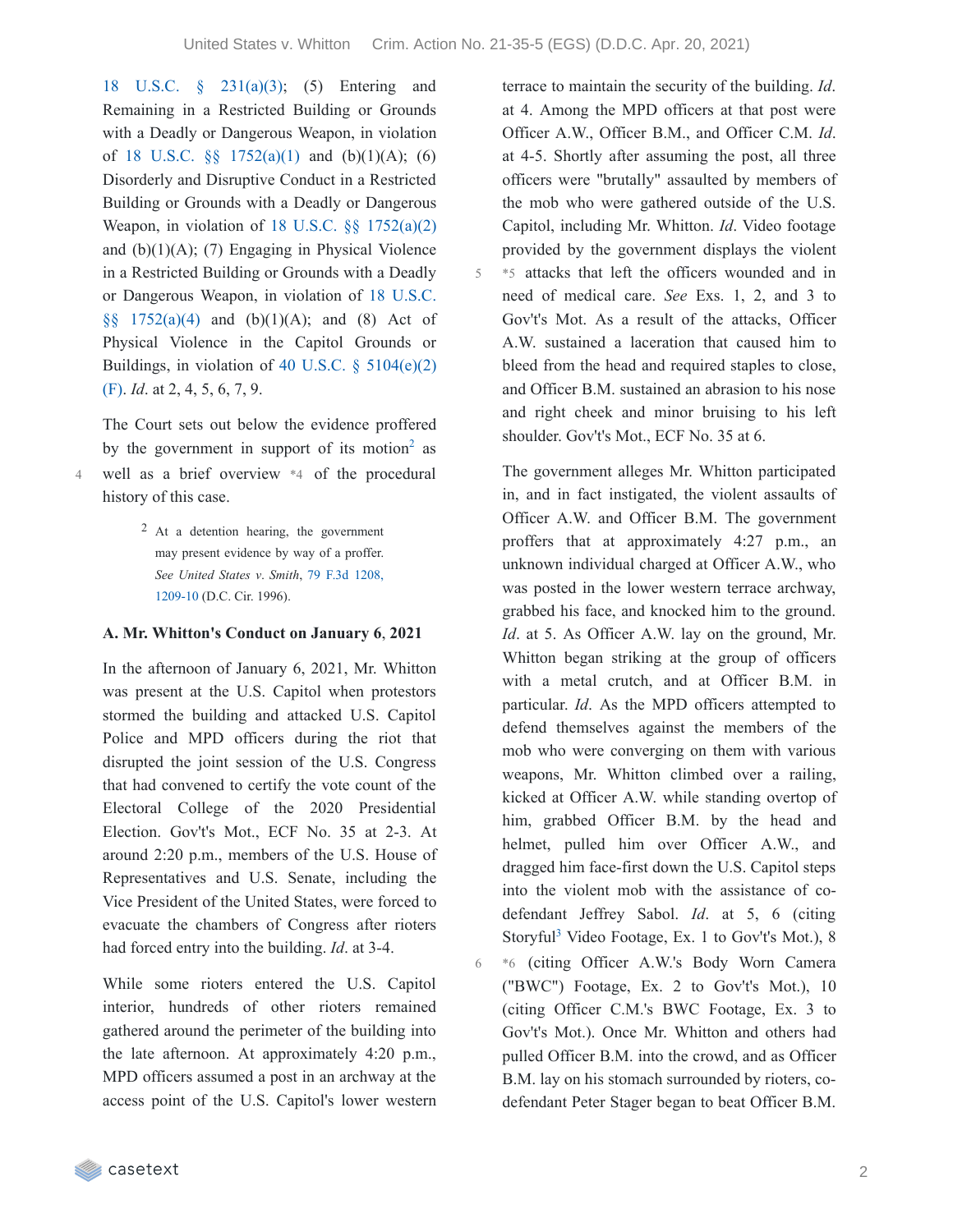with an American flag pole, and other rioters repeatedly struck him with different objects. *Id*. Officer B.M. recalls being struck in the helmet multiple times with objects, and he believes the rioters had attempted to take him as deep into the crowd as possible. *Id*. at 6. Similarly, Officer A.W. recalls being dragged into the crowd after Mr. Whitton first pulled Officer B.M. down the steps. *Id*. Rioters ripped off Officer A.W.'s helmet; stripped him of his police baton, MPD-issued cellular phone, and gas mask; maced him; kicked him; struck him with poles; and stomped on him. *Id*.

> 3 According to its website, Storyful is a "news and intelligence agency" owned by News Corp. that was founded as "the first social media newswire . . . to break the news faster and utilize social content to add context to reporting." *See About Storyful*, Storyful, https://storyful.com/about/ (last visited Apr. 20, 2021).

Approximately twenty minutes after the attacks on Officers A.W. and B.M., the government alleges Mr. Whitton engaged in another round of assaults against MPD officers. *See* Gov't's Reply, ECF No. 48 at 2. According to the government, BWC footage and U.S. Capitol surveillance footage confirms that at around 4:48 p.m., Mr. Whitton walked up to a police line, was \*7 confronted by a protestor who told him and others to stop, retreated, but then ran back to the line of officers, kicked them, and yelled "you're going to die tonight." *Id*.

#### **B. The Government's Investigation of Mr. Whitton**

On January 17, 2021, a confidential source ("CS-1"), who has known Mr. Whitton since high school and attended the same CrossFit gym with Mr. Whitton and his girlfriend, submitted a tip to the FBI, identifying Mr. Whitton as one of the individuals who attacked Officer B.M. on the lower western terrace of the U.S. Capitol on January 6, 2021. Gov't's Mot., ECF No. 35 at 12,

14. The FBI interviewed CS-1, who identified Mr. Whitton and his girlfriend in photographs obtained from video footage showing attendees of a "Stop the Steal" rally the day before the storming of the U.S. Capitol. *Id*. at 13. CS-1 also identified Mr. Whitton in a photograph of the lower western terrace of the U.S. Capitol on January 6, 2021. *Id*.

On February 25, 2021, law enforcement interviewed the manager of the CrossFit gym, who also identified Mr. Whitton in one of the photographs from the "Stop the Steal" rally on January 5, 2021, and a photograph from the U.S. Capitol on January 6, 2021. *Id*. at 14.

The government also obtained numerous text messages between Mr. Whitton and acquaintances regarding the events of January 6. From CS-1, the FBI obtained a photograph of a text message that \*8 Mr. Whitton sent to a mutual acquaintance that included a photo of a bloody and bruised right hand and these messages: (1) "This is from a bad cop" and (2) "Yea I fed him to the people. Idk his status. And don't care tbh." *Id*. at 13-14. After additional investigation revealed that Mr. Whitton had used his cellphone to text with other individuals about the events of January 6, law enforcement obtained text messages in which he stated as follows: (1) "I'm banned for 3 days from social media so I can't upload any photos or videos or tell anyone what happened," *Id*. at 15; (2) "The police answered to that . . . and bad," *id*.; (3) "I didn't actually get in the building but everything else I was in the middle of so I can let you know," Gov't's Reply, ECF No. 48 at 3; (4) "I didn't see weapons. Only organic sh\*\* like 2x4 and pots and sh\*\*. On our side," *id*.; (5) he watched "the cops" use weapons such as tear gas and rubber bullets, "one girl got shot," and "I saw them carrying her out. Again, we got wild. But not until we got attached [sic] for a couple hours," *id*.; (6) "Hey anything you want to know call me anytime. I'm gonna stay of [sic] social media for a minute," *id*.; (7) "When I got there, they already had the building back and were guarding the doors and entrance ways and fighting people back," and "We

7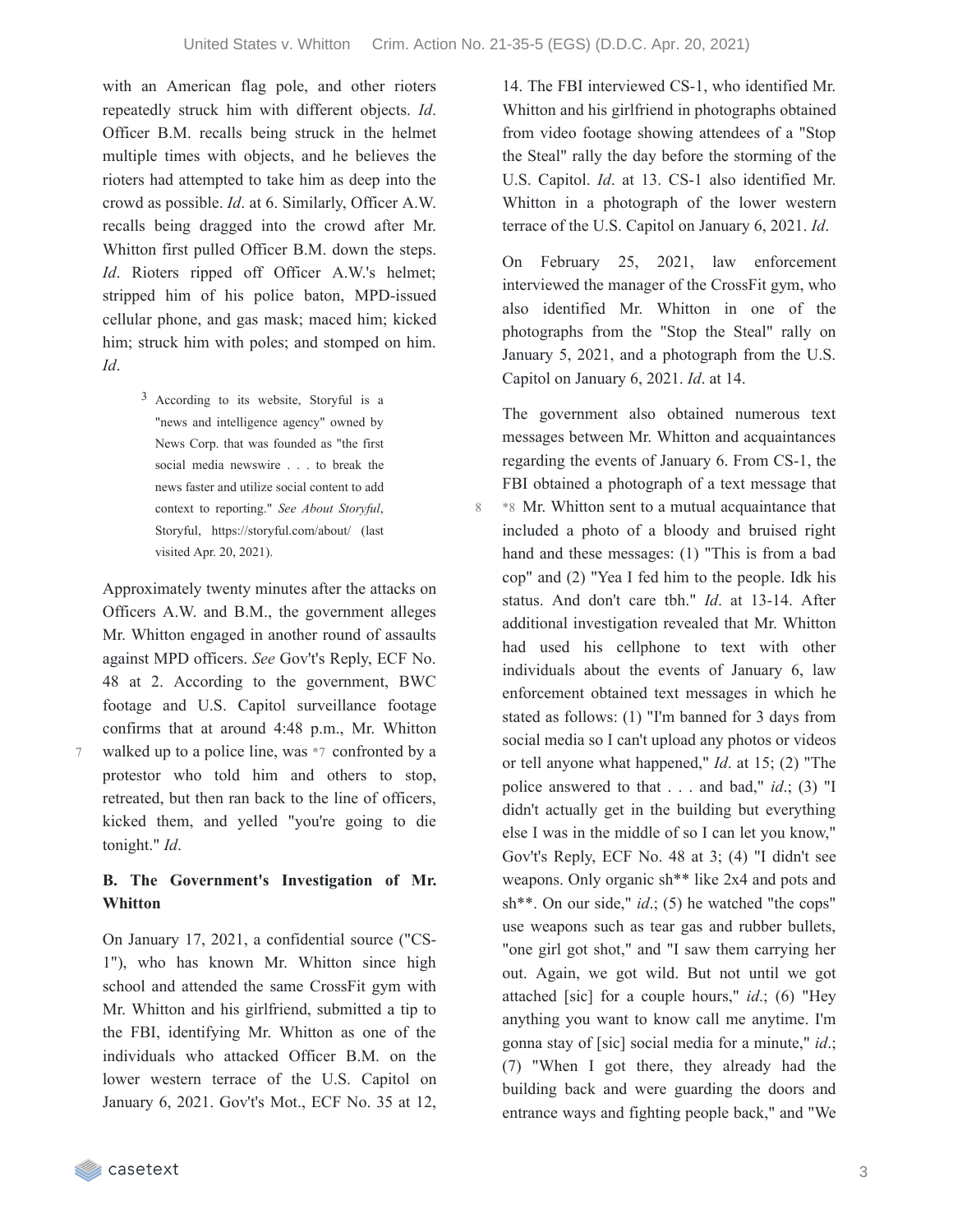didn't know until we got back to the hotel people actually go inside. None of the crowd did there 9 did," *id*. at 4. \*9

#### **C. Procedural Background**

On April 1, 2021, Mr. Whitton was arrested in his home State of Georgia for the charges in the Superseding Indictment. Arrest Warrant, ECF No. 33. Mr. Whitton had an initial appearance in the United States District Court for the Northern District of Georgia before Magistrate Judge Cannon, at which time the government moved for Mr. Whitton to be detained pending trial. *See* Rule 5(c)(3) Documents, ECF No. 38 at 14-16. Magistrate Judge Cannon held a detention hearing the next day, on April 2, 2021, and she ordered Mr. Whitton released. *See id*. at 18-20. The government thereafter made an oral motion to stay Mr. Whitton's release pending its appeal of the release order. *See* Gov't's Mot., ECF No. 35 at 2. Magistrate Judge Cannon granted that request, staying Mr. Whitton's release pending the government's appeal. *Id*.

On April 5, 2021, the government filed its pending motion in this Court, seeking: (1) the stay of Mr. Whitton's release to remain in place while this Court reviewed Magistrate Judge Cannon's release order; and (2) this Court's review and revocation of the release order pursuant to 18 U.S.C. § [3145\(a\)\(1\).](https://casetext.com/statute/united-states-code/title-18-crimes-and-criminal-procedure/part-ii-criminal-procedure/chapter-207-release-and-detention-pending-judicial-proceedings/section-3145-review-and-appeal-of-a-release-or-detention-order) *See* Gov't's Mot., ECF No. 35 at 2. That same day, the Court granted the government's request for an emergency stay of the order releasing Mr. Whitton pretrial. *See* Min. Order (Apr. 5, 2021). On the Court's order, Mr. Whitton 10 filed a \*10 response to the government's motion for revocation of the release order on April 8, 2021, and the government filed a reply on April 10, 2021.

# II. Legal Standard

The Bail Reform Act, 18 [U.S.C.](https://casetext.com/statute/united-states-code/title-18-crimes-and-criminal-procedure/part-ii-criminal-procedure/chapter-207-release-and-detention-pending-judicial-proceedings/section-3141-release-and-detention-authority-generally) § 3141 *et seq*., provides that a hearing shall be held to determine whether a defendant should be detained pretrial upon a motion by the government if the defendant is charged with an offense falling in one of five enumerated categories. 18 U.S.C.  $\S$  [3142\(f\)\(1\)\(A\)-](https://casetext.com/statute/united-states-code/title-18-crimes-and-criminal-procedure/part-ii-criminal-procedure/chapter-207-release-and-detention-pending-judicial-proceedings/section-3142-release-or-detention-of-a-defendant-pending-trial) (E). As relevant here, a detention hearing shall be held pursuant to Section  $3142(f)(1)(A)$  if a defendant is charged with a "crime of violence," or pursuant to Section  $3142(f)(1)(E)$  if a defendant is charged with any felony that is not otherwise a crime of violence that involves the possession or use of any [dangerous](https://casetext.com/statute/united-states-code/title-18-crimes-and-criminal-procedure/part-ii-criminal-procedure/chapter-207-release-and-detention-pending-judicial-proceedings/section-3142-release-or-detention-of-a-defendant-pending-trial) weapon. 18 U.S.C. §  $3142(f)$ .

If a detention hearing is held pursuant to Section 3142(f), a judicial officer may detain a defendant pending trial if the judicial officer determines that "no condition or combination of conditions will reasonably assure the appearance of the person as required and the safety of any other person and the community." *Id*. § 3142(e). "In common parlance, the relevant inquiry is whether the defendant is a 'flight risk' or a 'danger to the community.'" *United States v*. *Munchel*, No. 21-3010, 2021 WL [1149196,](https://casetext.com/case/united-states-v-munchel-1#p4) at \*4 (D.C. Cir. Mar. 26, 2021) (quoting *United* \*11 *States v*. *[Vasquez-Benitez](https://casetext.com/case/united-states-v-vasquez-benitez-2#p550)*, 919 F.3d 546, 550 (D.C. Cir. 2019)). When the basis for pretrial detention is the defendant's danger to the community, the government is required to demonstrate the appropriateness of detention pursuant to subsection (e) by clear and convincing evidence. 18 U.S.C. § [3142\(f\)](https://casetext.com/statute/united-states-code/title-18-crimes-and-criminal-procedure/part-ii-criminal-procedure/chapter-207-release-and-detention-pending-judicial-proceedings/section-3142-release-or-detention-of-a-defendant-pending-trial). 11

Certain conditions and charged offenses trigger a rebuttable presumption that no condition or combination of conditions will reasonably assure the safety of any person and the community. 18 U.S.C.  $\S$  [3142\(e\)\(2\)-\(3\)](https://casetext.com/statute/united-states-code/title-18-crimes-and-criminal-procedure/part-ii-criminal-procedure/chapter-207-release-and-detention-pending-judicial-proceedings/section-3142-release-or-detention-of-a-defendant-pending-trial) (providing that a rebuttable presumption arises pursuant to subsection  $(e)(2)$  if the defendant committed a "crime of violence" while on release pending trial for another offense and not more than five years after the date of conviction or the release of the person from imprisonment for that offense, or pursuant to subsection  $(e)(3)$  if there is probable cause to believe the defendant committed one of a subset of offenses listed in that section). [4](https://casetext.com/_print/doc/united-states-v-whitton-1?_printIncludeHighlights=false&_printIncludeKeyPassages=false&_printIsTwoColumn=true&_printEmail=&_printHighlightsKey=#N196864)

> 4 The subset of offenses triggering a rebuttable presumption under subsection (e)(3) include the following: "(A) an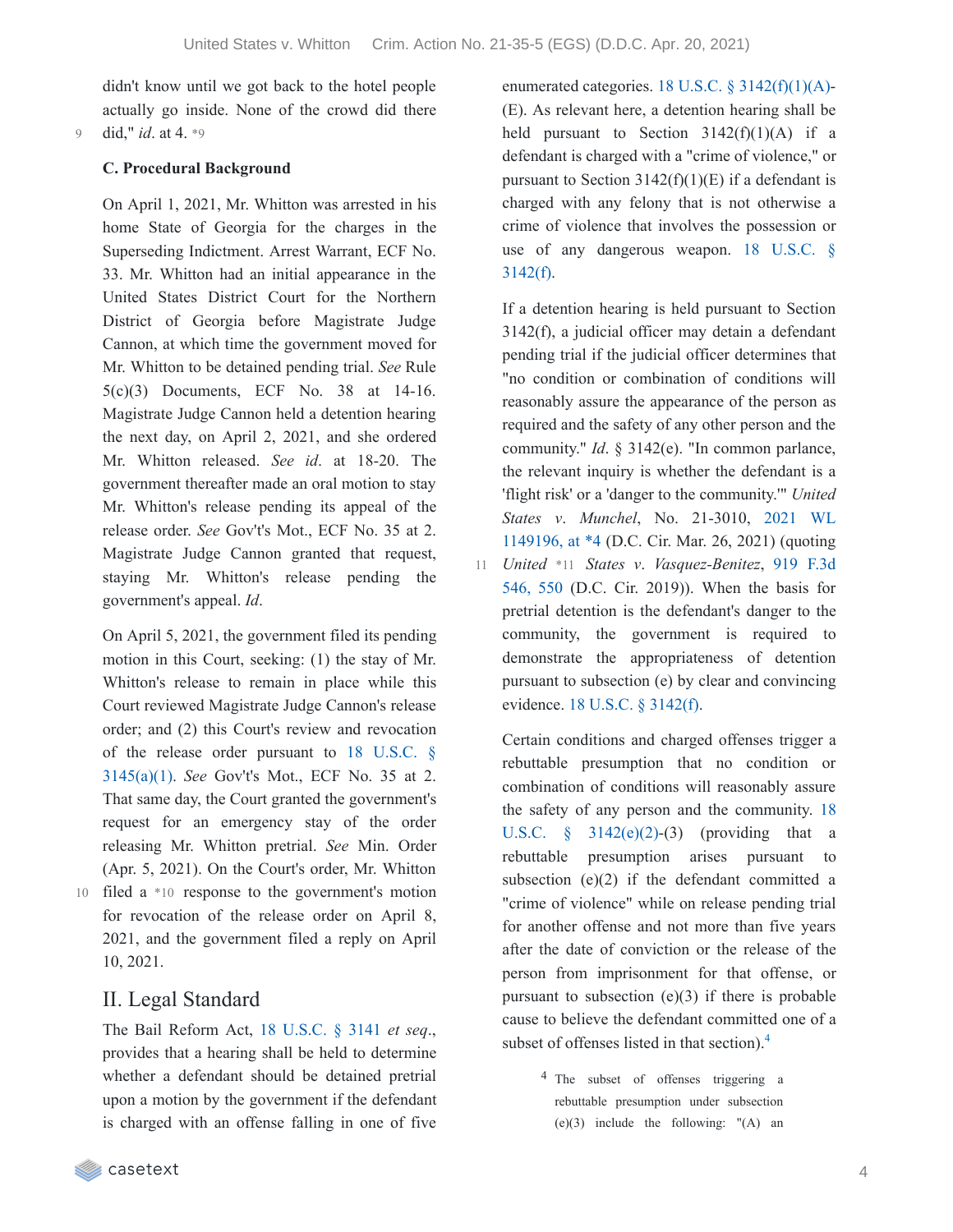offense for which a maximum term of imprisonment of ten years or more is prescribed in the Controlled Substances Act . . . the Controlled Substances Import and Export Act . . . , or chapter 705 of title 46; (B) an offense under section 924(c), 956(a), or 2332b of this title; (C) an offense listed in section 2332b(g)(5)(B) of title 18, United States Code, for which a maximum term of imprisonment of 10 years or more is prescribed; (D) an offense under chapter 77 of this title for which a maximum term of imprisonment of 20 years or more is prescribed; or (E) an offense involving a minor victim under section 1201, 1591, 2241, 2244(a)(1), 2245, 2251, 2251A, 2252(a)(1), 2252(a) (2), 2252(a)(3), 2252A(a)(1), 2252A(a)(2), 2252A(a)(3), 2252A(a)(4), 2260, 2421, 2422, 2423, or 2425 of this title." 18 U.S.C. § [3142\(e\)\(3\)\(A\)-\(E\).](https://casetext.com/statute/united-states-code/title-18-crimes-and-criminal-procedure/part-ii-criminal-procedure/chapter-207-release-and-detention-pending-judicial-proceedings/section-3142-release-or-detention-of-a-defendant-pending-trial)

In cases that do not involve the conditions and charged offenses that trigger a rebuttable 12 presumption of detention, the \*12 Court considers the following factors to determine whether detention is required to ensure the appearance of the person and the safety of any other person and the community:

> 1. The nature and circumstances of the offense charged, including whether the offense is a crime of violence;

2. The weight of the evidence;

3. The history and characteristics of the person, including

A. The person's character, physical and mental condition, family ties, employment, financial resources, length of residence in the community, community ties, past conduct, history relating to drug or alcohol abuse, criminal history, and record concerning appearance at court proceedings; and

B. Whether, at the time of the current offense or arrest, the person was on probation, on parole, or on other release; and

4. The nature and seriousness of the danger to any person or the community that would be posed by the person's release.

18 U.S.C. § [3142\(g\);](https://casetext.com/statute/united-states-code/title-18-crimes-and-criminal-procedure/part-ii-criminal-procedure/chapter-207-release-and-detention-pending-judicial-proceedings/section-3142-release-or-detention-of-a-defendant-pending-trial) *see also Munchel*, 2021 WL 1149196, at \*4.

If a magistrate judge orders a defendant released, the government "may file, with the court having original jurisdiction over the offense, a motion for revocation or [amendment](https://casetext.com/statute/united-states-code/title-18-crimes-and-criminal-procedure/part-ii-criminal-procedure/chapter-207-release-and-detention-pending-judicial-proceedings/section-3145-review-and-appeal-of-a-release-or-detention-order) of the order." 18 U.S.C.

§ 3145(a). Although the Court \*13 of Appeals for 13 the District of Columbia Circuit (the "D.C. Circuit") has not squarely decided the issue of what standard of review a district court should apply to review of a magistrate's detention or release order, *see Munchel*, 2021 WL 1149196, at \*5; courts in this district have held that such detention decisions are reviewed *de novo*. *See United States v*. *Hunt*, 240 F. Supp. 3d 128, 132- 33 (D.D.C. 2017); *United States v*. *[Chrestman](https://casetext.com/case/united-states-v-hunt-95#p132)*, No. 21-mj-218 (ZMF), 2021 WL [765662,](https://casetext.com/case/united-states-v-chrestman-2#p5) at \*5-\*6 (D.D.C. Feb. 26, 2021). Accordingly, the Court will review the decision to detain Mr. Whitton *de novo*.

# III. Analysis

### **A. Mr. Whitton is Eligible for Pretrial Detention Pursuant to 18 U.S.C. § [3142\(f\)\(1\)\(A\)](https://casetext.com/statute/united-states-code/title-18-crimes-and-criminal-procedure/part-ii-criminal-procedure/chapter-207-release-and-detention-pending-judicial-proceedings/section-3142-release-or-detention-of-a-defendant-pending-trial)**

As a threshold matter, the government correctly argues, and Mr. Whitton does not dispute, that Mr. Whitton is eligible for pretrial detention pursuant

casetext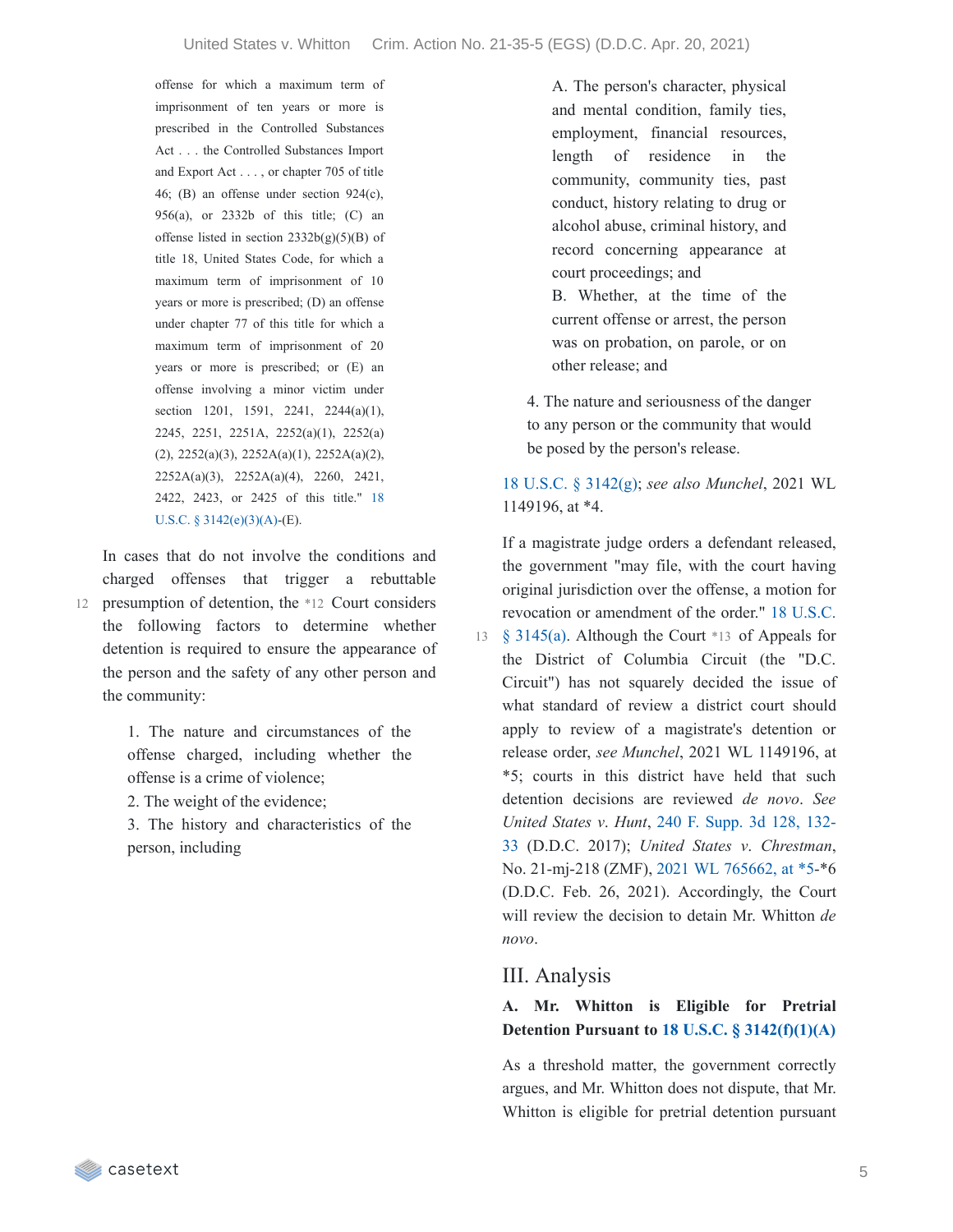to 18 U.S.C. § [3142\(f\)\(1\)\(A\)](https://casetext.com/statute/united-states-code/title-18-crimes-and-criminal-procedure/part-ii-criminal-procedure/chapter-207-release-and-detention-pending-judicial-proceedings/section-3142-release-or-detention-of-a-defendant-pending-trial). *See* Gov't's Mot., ECF No. 35 at 15, 17. Under the Bail Reform Act, unless a defendant poses a serious risk of flight or of attempting to obstruct justice, he is only eligible for pretrial detention if he is charged with an offense listed in one of the five enumerated categories of Section 3142(f)(1)—*i*.*e*., "the most serious" crimes. *See* 18 U.S.C. § [3142\(f\)\(1\)\(A\)-](https://casetext.com/statute/united-states-code/title-18-crimes-and-criminal-procedure/part-ii-criminal-procedure/chapter-207-release-and-detention-pending-judicial-proceedings/section-3142-release-or-detention-of-a-defendant-pending-trial) (B), (f)(2); *United States v*. *Singleton*, 182 F.3d 7, 13 (D.C. Cir. 1999) [\("Congress](https://casetext.com/case/us-v-singleton-68#p13) limited pretrial 14 detention of persons who are \*14 presumed innocent to a subset of defendants charged with crimes that are 'the most serious' compared to other federal offenses." (quoting *United States v*. *Salerno*, 481 [U.S.](https://casetext.com/case/united-states-v-salerno-7#p747) 739, 747 (1987))).

Mr. Whitton is charged under 18 [U.S.C.](https://casetext.com/statute/united-states-code/title-18-crimes-and-criminal-procedure/part-i-crimes/chapter-7-assault/section-111-assaulting-resisting-or-impeding-certain-officers-or-employees) §§ 111(a) and (b) with Assaulting, Resisting, or Impeding Certain Officers Using a Dangerous Weapon. *See* Superseding Indictment, ECF No. 23 at 2. For the reasons the Court recently set out in its Memorandum Opinion regarding Mr. Sabol's request for pretrial release, a defendant charged under 18 U.S.C.  $\&$  [111\(a\)\(1\)](https://casetext.com/statute/united-states-code/title-18-crimes-and-criminal-procedure/part-i-crimes/chapter-7-assault/section-111-assaulting-resisting-or-impeding-certain-officers-or-employees) and (b) is charged with a crime of violence. *See* Mem. Op., ECF No. 56 at 15-20 (citing *Gray v*. *United States*, 980 F.3d 264, [266-67](https://casetext.com/case/gray-v-united-states-192#p266) (2d Cir. 2020); *United States v*. *Kendall*, 876 F.3d [1264,](https://casetext.com/case/united-states-v-kendall-11#p1270) 1270 (10th Cir. 2017); *United States v*. *Taylor*, 848 F.3d 476, [492-493](https://casetext.com/case/united-states-v-taylor-907#p492) (1st Cir. 2017); *United States v*. *Juvenile Female*, 566 F.3d [943,](https://casetext.com/case/us-v-juvenile-female-4#p948) 948 (9th Cir. 2009)). Accordingly, because using a deadly or dangerous weapon while assaulting a federal officer (or, in this case, an MPD officer assisting a federal officer) is a crime of violence, Mr. Whitton is eligible for pretrial detention under 18 U.S.C. § [3142\(f\)\(1\)](https://casetext.com/statute/united-states-code/title-18-crimes-and-criminal-procedure/part-ii-criminal-procedure/chapter-207-release-and-detention-pending-judicial-proceedings/section-3142-release-or-detention-of-a-defendant-pending-trial) 1[5](https://casetext.com/_print/doc/united-states-v-whitton-1?_printIncludeHighlights=false&_printIncludeKeyPassages=false&_printIsTwoColumn=true&_printEmail=&_printHighlightsKey=#N196991)  $(A).^{5}$  \*15

> 5 The government also argues that Mr. Whitton is eligible for detention pursuant to 18 U.S.C. § [3142\(f\)\(1\)\(E\),](https://casetext.com/statute/united-states-code/title-18-crimes-and-criminal-procedure/part-ii-criminal-procedure/chapter-207-release-and-detention-pending-judicial-proceedings/section-3142-release-or-detention-of-a-defendant-pending-trial) which permits detention for a defendant charged with "any felony that is not otherwise a crime of violence that involves the possession or use of . . . any other dangerous weapon." The Court need not

address Section  $3142(f)(1)(E)$  as a basis for Mr. Whitton's eligibility for pretrial detention because the Court finds that he is eligible for detention pursuant to 18 U.S.C. §  $3142(f)(1)(A)$  for a "crime of violence."

## **B. No Condition or Combination of Conditions Will Reasonably Assure the Safety of Any Other Person and the Community**

Having found that Mr. Whitton is eligible for pretrial detention, the Court must determine whether any "condition or combination of conditions will reasonably assure the appearance of [Mr. Whitton] as required and the safety of any other person and the [community."](https://casetext.com/statute/united-states-code/title-18-crimes-and-criminal-procedure/part-ii-criminal-procedure/chapter-207-release-and-detention-pending-judicial-proceedings/section-3142-release-or-detention-of-a-defendant-pending-trial) 18 U.S.C. §  $3142(e)(1)$ . The government does not argue that Mr. Whitton is a flight risk, so the Court will focus its inquiry on whether Mr. Whitton is a danger to any other person or the community. For this inquiry, the Court "must identify an articulable threat posed by the defendant to an individual or the community," though "[t]he threat need not be of physical violence, and may extend to 'nonphysical harms such as corrupting a union.'" *Munchel*, 2021 WL 1149196, at \*7 (quoting *United States v*. *King*, 849 F.2d [485,](https://casetext.com/case/us-v-king-304#p487) 487 n.2 (11th Cir. 1988)). "The threat must also be considered in context," and "[t]he inquiry is factbound." *Id*. (citing *United States v*. *Tortora*, 922 F.2d [880,](https://casetext.com/case/us-v-tortora-3#p888) 888 (1st Cir. 1990)). Mr. Whitton and the government agree that in determining whether Mr. Whitton is a danger to the community, the Court considers the 18 U.S.C. § [3142\(g\)](https://casetext.com/statute/united-states-code/title-18-crimes-and-criminal-procedure/part-ii-criminal-procedure/chapter-207-release-and-detention-pending-judicial-proceedings/section-3142-release-or-detention-of-a-defendant-pending-trial) factors including: (1) "the nature and circumstances of the offense charged"; 16 (2) "the weight of the evidence"; (3) "the  $*16$ history and characteristics" of the defendant; and (4) "the nature and seriousness of the danger to any person or the community that would be posed by the [defendant's] release." 18 U.S.C. § [3142\(g\);](https://casetext.com/statute/united-states-code/title-18-crimes-and-criminal-procedure/part-ii-criminal-procedure/chapter-207-release-and-detention-pending-judicial-proceedings/section-3142-release-or-detention-of-a-defendant-pending-trial) *see* Gov't's Mot., ECF No. 35 at 17; Def.'s Opp'n, ECF No. 45 at 2-3.

In consideration of these requisite factors, as set forth below, the Court concludes that clear and convincing evidence supports a finding that no condition or combination of conditions will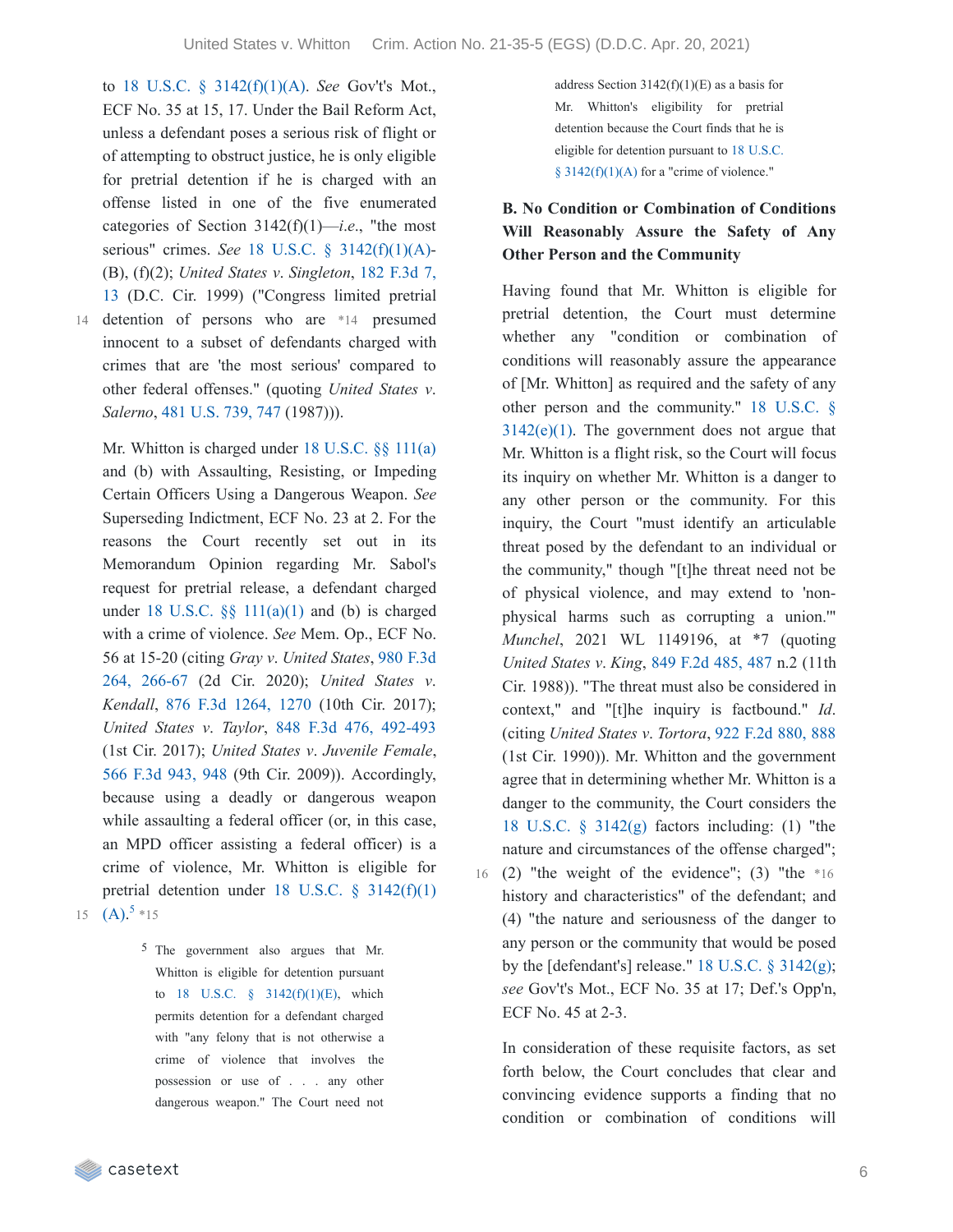reasonably assure the safety of the community. Accordingly, the Court orders that Mr. Whitton be detained pending trial. *See* 18 U.S.C. § [3142\(e\)\(1\).](https://casetext.com/statute/united-states-code/title-18-crimes-and-criminal-procedure/part-ii-criminal-procedure/chapter-207-release-and-detention-pending-judicial-proceedings/section-3142-release-or-detention-of-a-defendant-pending-trial)

#### **1. Nature and Circumstances of the Offense**

The first factor the Court must consider is the nature and circumstances of the offense charged, "including whether the offense is a crime of violence." 18 U.S.C. § [3142\(g\)\(1\).](https://casetext.com/statute/united-states-code/title-18-crimes-and-criminal-procedure/part-ii-criminal-procedure/chapter-207-release-and-detention-pending-judicial-proceedings/section-3142-release-or-detention-of-a-defendant-pending-trial)

The government asks the Court to weigh the serious offenses with which Mr. Whitton is charged as well as the violent conduct underlying those offenses when determining whether he presents a danger to the community. The government emphasizes that during the "siege of the U.S. Capitol, multiple law enforcement officers were assaulted by an enormous mob, which included numerous individuals with weapons, bulletproof vests, and pepper spray who were targeting the officers protecting the Capitol." Gov't's Reply, ECF No. 48 at 7. The government

17 asserts that Mr. \*17 Whitton "was involved in some of the most violent assaults on law enforcement that occurred" that day, and for his active participation in the riots and the attacks on MPD officers, he "is facing charges of violating 18 U.S.C. [111\(a\)\(1\)](https://casetext.com/statute/united-states-code/title-18-crimes-and-criminal-procedure/part-i-crimes/chapter-7-assault/section-111-assaulting-resisting-or-impeding-certain-officers-or-employees) and (b); 111(a)(1); and 18 U.S.C. [231\(a\)\(3\),](https://casetext.com/statute/united-states-code/title-18-crimes-and-criminal-procedure/part-i-crimes/chapter-12-civil-disorders/section-231-civil-disorders) which are serious felony offenses." *Id*. at 8. In fact, the government contends, Mr. Whitton was not just a participant, "he himself was the instigator" of the attacks on the MPD officers at the U.S. Capitol's lower western terrace at around 4:30 p.m. on January 6, 2021. Hr'g Tr., ECF No. 52 at 12:2-12. "[W]hen he climbed over that railing with the metal crutch in his hand, [that] is very much the reason why all these assaults were able to happen, and happened in quick succession." *Id*. The government also discovered additional evidence that places Mr. Whitton at a second confrontation with law enforcement about twenty minutes after the first series of attacks for which Mr. Whitton has been charged. Gov't's Reply, ECF No. 48 at 2-3. The government argues the first violent series of

attacks and the second confrontation with law enforcement, combined with text message evidence that shows "the defendant's continued state of mind and continued callous disregard for officers' lives, is why he should be detained, as he poses a clear threat and danger to the community." 18 Hr'g Tr., ECF No. 52 at 4:9-23. \*18

Mr. Whitton acknowledges that the charges against him "are serious," but he argues that "they are not continuing in nature or even likely to be repeated in the future." Def.'s Opp'n, ECF No. 45 at 3. Mr. Whitton frames the issue as whether "the very serious allegations against [him] render him ineligible for a bond just in and of themselves, because there's nothing in Mr. Whitton's background or history to suggest that he's presently, today, . . . a danger to the community or to any individual." Hr'g Tr., ECF No. 52 at 21:19- 25. He points out that there is no evidence that he was "part of any militia or militant group intent on overthrowing the government or harming government officials," or that he "espoused violence against law enforcement officials on social media, or in any other format, either before January 6, 2021 or afterwards." Def.'s Opp'n, ECF No. 45 at 3. He also notes, with respect to the events of January 6, 2021, that he did not carry any type of tactical gear like helmets, body armor or zip ties. Hr'g Tr., ECF No. 52 at 22:7-13.

Mr. Whitton's arguments concerning the weighing of the nature of the offense versus his history and characteristics are best suited for consideration under the last 3142(g) factor. *See* 18 U.S.C. §  $3142(g)(4)$  ("the nature and [seriousness](https://casetext.com/statute/united-states-code/title-18-crimes-and-criminal-procedure/part-ii-criminal-procedure/chapter-207-release-and-detention-pending-judicial-proceedings/section-3142-release-or-detention-of-a-defendant-pending-trial) of the danger to any person or the community that would be posed by the person's release"). The Court discusses those arguments *infra* \*19 Section III, 19 Part B.4. Here, the Court considers just the "nature and circumstances of the offense charged," *see id*.  $§$  3142(g)(1), and easily finds that this factor weighs against Mr. Whitton's release pending trial.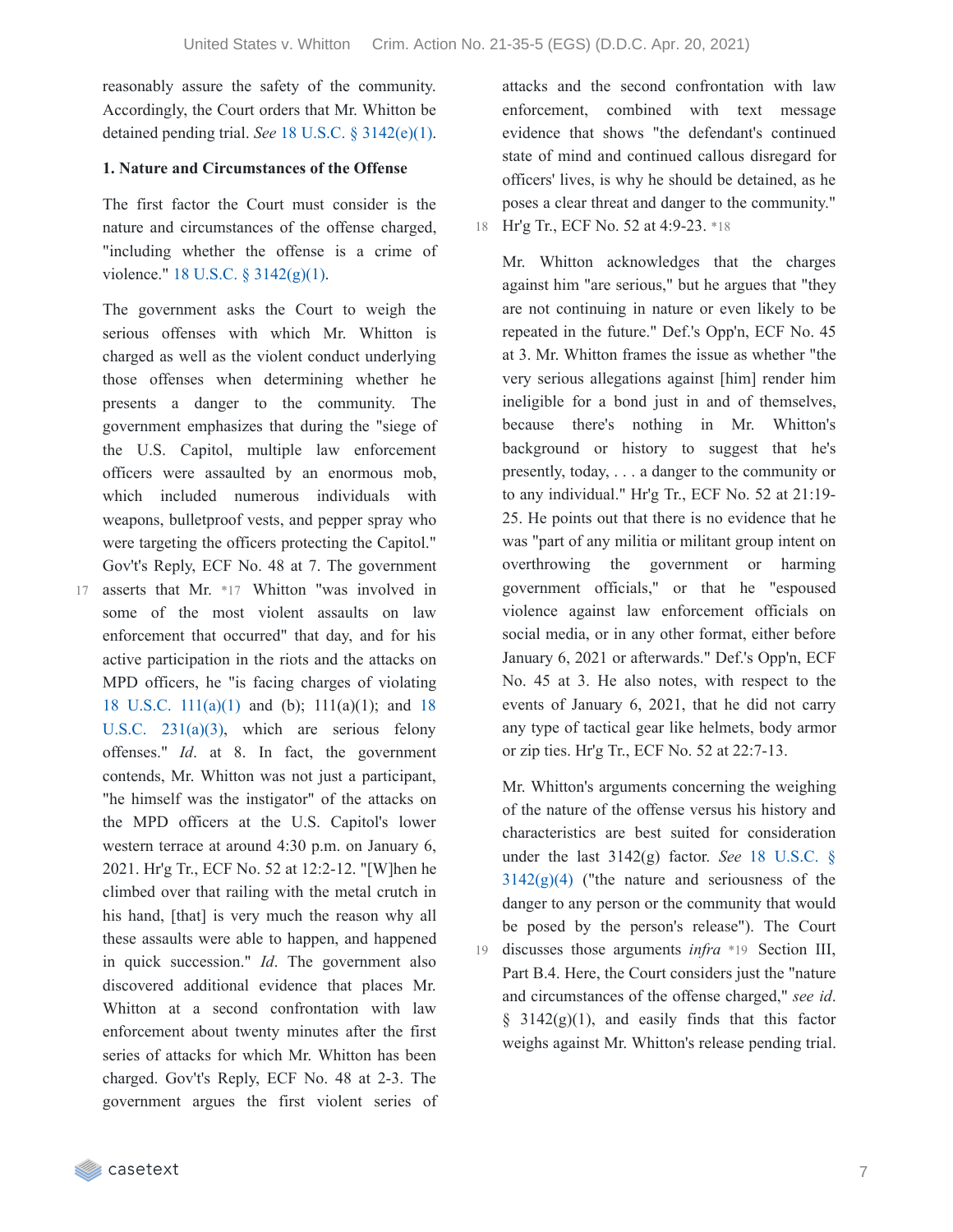On January 6, 2021, while the U.S. Congress was convened at the seat of our nation's democracy, Mr. Whitton and "hundreds of others took over the United States Capitol; caused the Vice President of the United States, the Congress, and their staffs to flee the Senate and House Chambers; engaged in violent attacks on law enforcement officers charged with protecting the Capitol; and delayed the solemn process of certifying a presidential election." *United States v*. *Cua*, No. 21-107 (RDM), 2021 WL [918255,](https://casetext.com/case/united-states-v-cua-3#p3) at \*3 (D.D.C. Mar. 10, 2021). As Judge Randolph Moss articulated, " [t]his was a singular and chilling event in U.S. history, raising legitimate concern about the security—not only of the Capitol building—but of our democracy itself." *Id*. And as the D.C. Circuit explained, "[i]t cannot be gainsaid that the violent breach of the [U.S.] Capitol on January 6 was a grave danger to our democracy, and that those who participated could rightly be subject to detention to safeguard the community." *See Munchel*, 2021 WL 1149196, at \*8.

Nonetheless, and despite the serious and unsettling nature of the events that transpired at the U.S. Capitol on January 6, 2021, the D.C. Circuit has made clear that detention is not \*20 appropriate in 20 all cases involving defendants who participated in the events ("Capitol Riot defendants"). *See Munchel*, 2021 WL 1149196, at \*8. Accordingly, the Court considers the nature and circumstances of the specific offenses and underlying conduct with which each defendant is charged. *Chrestman*, 2021 WL 765662, at \*7. The Court must "adequately demonstrate that it considered whether [Mr. Whitton] pose[s] an articulable threat to the community in view of [his] conduct on January 6, and the particular circumstances of January 6." *Munchel*, 2021 WL 1149196, at \*8. To aid in this consideration, Chief Judge Howell has articulated "guideposts" for assessing "the comparative culpability of a given defendant in relation to fellow rioters." *Chrestman*, 2021 WL 765662, at \*7-\*8. The Court finds these guideposts persuasive for the purpose of

differentiating among Capitol Riot defendants: (1) whether the defendant has been charged with felony or misdemeanor offenses; (2) the extent of the defendant's prior planning; (3) whether the defendant used or carried a dangerous weapon; (4) evidence of coordination with other protestors before, during, or after the riot; (5) whether the defendant assumed a formal or de facto leadership role in the events of January 6, 2021, for example "by encouraging other rioters' misconduct" such as "to confront law enforcement"; and (6) the defendant's "words and movements during the riot"—*e*.*g*., whether the defendant "remained only 21 on the grounds surrounding \*21 the Capitol" or stormed into the Capitol interior, or whether the defendant "injured, attempted to injure, or threatened to injure others." *Id*. These factors, " [t]aken together, as applied to a given defendant, . . . are probative of 'the nature and circumstances of the offense charged,' 18 U.S.C.  $\S$  [3142\(g\)\(1\),](https://casetext.com/statute/united-states-code/title-18-crimes-and-criminal-procedure/part-ii-criminal-procedure/chapter-207-release-and-detention-pending-judicial-proceedings/section-3142-release-or-detention-of-a-defendant-pending-trial) and, in turn, of the danger posed by the defendant," as relevant to the fourth Section 3142(g) factor. *Id*. at \*9.

At least four of the six *Chrestman* factors strongly support a finding that Mr. Whitton's comparative culpability in relation to his fellow rioters is high. *First*, Mr. Whitton has been charged with multiple felonies. *See* Superseding Indictment, ECF No. 23. "Felony charges are by definition more serious than misdemeanor charges; the nature of a felony offense is therefore substantially more likely to weigh in favor of pretrial detention than the nature of a misdemeanor offense." *Chrestman*, 2021 WL 765662, at \*7. Moreover, Section 3142(g)(1) specifically directs the Court to consider whether a defendant has been charged with a crime of violence, and at least one of the charged felonies —using a deadly weapon while assaulting an MPD officer who was assisting federal officials protect the U.S. Capitol—is a crime of violence. *See supra* Section III, Part A.

*Second*, Mr. Whitton carried and used a metal crutch as a dangerous weapon during the riot. It is not clear where Mr. Whitton acquired the crutch,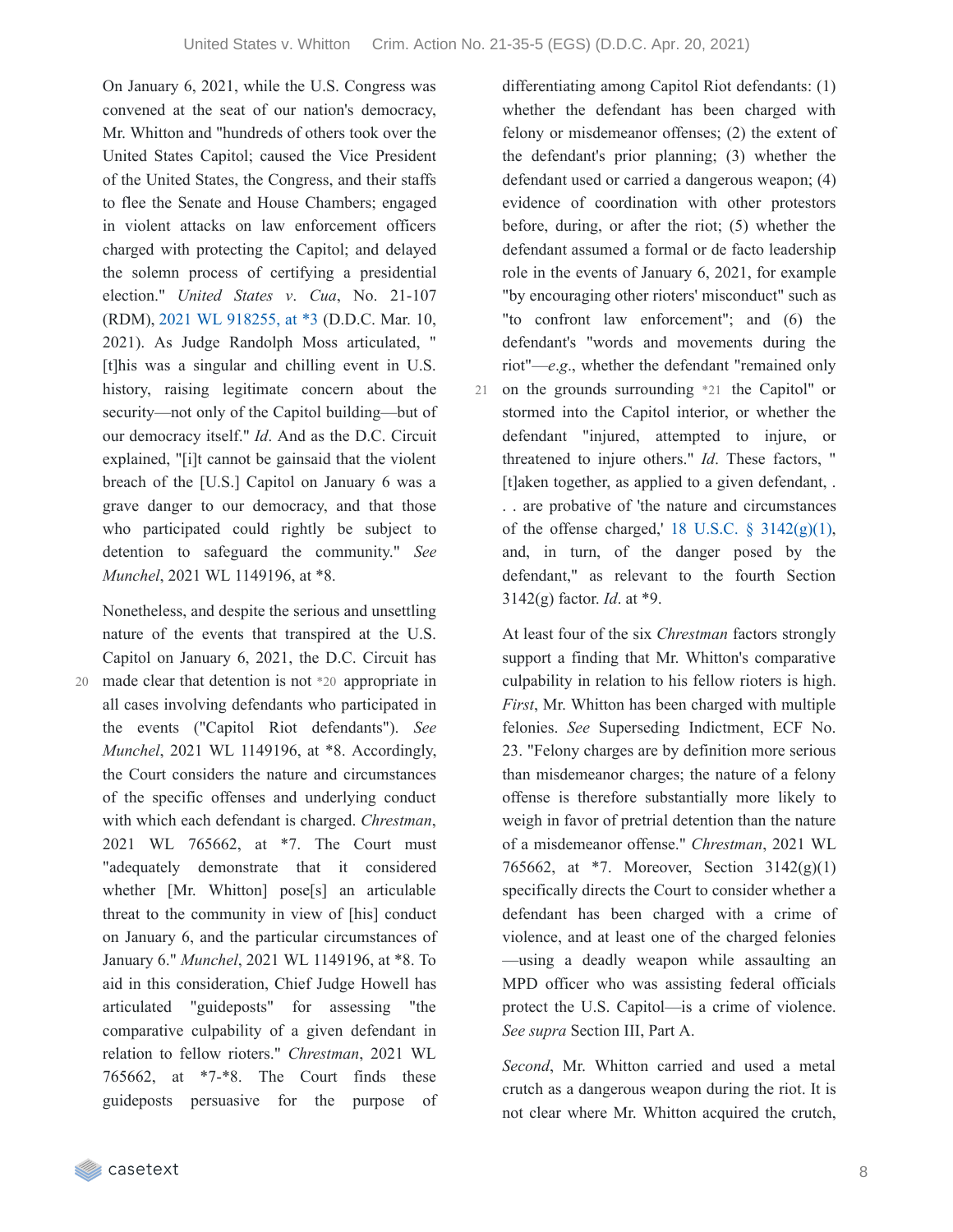22 and he may not have come to the \*22 U.S. Capitol armed with the crutch as a weapon, but as he explained in a text message to an acquaintance, rioters improvised by using "organic" weapons during the attacks. *See* Gov't's Reply, ECF No. 48 at 15. His willingness to seek out an "organic" weapon, which video evidence shows he used in a chilling assault on MPD officers, speaks to the gravity of the offenses with which he has been charged, as well as the danger he poses not just to his community, but to the American public as a whole. *See Chrestman*, 2021 WL 765662, at \*8.

*Third*, in the Court's view, Mr. Whitton assumed a de facto leadership role in the assaults on MPD officers on the lower western terrace. As the government correctly points out, Mr. Whitton was "unlike others, who joined in the assaults after they began." Gov't's Reply, ECF No. 48 at 8. Instead, he was the instigator. *Id*.*; see* Storyful Video, Ex. 1 Gov't's Mot. (showing Mr. Whitton wearing a green jacket, grey backpack, and white hat, and wielding a metal crutch—jumped a barrier at 00:08-00:10 and then dragged Officer B.M. from the archway and exposed him to the crowd on the steps at 00:15-00:22). He led the assault on Officer B.M., as he was the first to pull the officer away from his post and into the crowd. *Id*. In the seconds that followed, the situation on the lower western terrace went from dangerous to potentially life-threatening for the MPD Officers: Officer B.M. sustained beatings from the angry mob surrounding him on \*23 the Capitol steps; 23 Officer A.W. was then also dragged into the crowd, following the lead Mr. Whitton had set in dragging Officer B.M. down the steps; and Officer C.M. was also attacked as he tried to assist the other officers. *Id*. at 00:14-00:47. Mr. Whitton bragged in a text message to an acquaintance that he "fed [Officer B.M.] to the people." Gov't's Mot., ECF No. 35 at 13-14. By leading his codefendants in dragging Officer B.M. into the violent and angry mob, he effectively "urg[ed] rioters . . . to confront law enforcement," which undoubtedly "inspired further criminal conduct on

the part of others." *See Chrestman*, 2021 WL 765662, at \*8. This action "enhances the defendant's responsibility for the destabilizing events of January 6 and thus the seriousness of his conduct." *Id*.

*Fourth*, Mr. Whitton's words and movements during the riot indicate he acted deliberately and dangerously. Ample video, photographic, and text message evidence proffered by the government confirms Mr. Whitton's violent acts, which are among some of the most violent acts that took place that day according to the government. *See* Gov't's Reply, ECF No. 48 at 8. For purposes of evaluating a Capitol riot defendant's dangerousness, the D.C. Circuit has said that "those [rioters] who actually assaulted police officers and . . . those who aided, conspired with, planned, or coordinated such actions, are in a different category of dangerousness than those who cheered on the violence \*24 or entered the Capitol after others cleared the way." *Munchel*, 2021 WL 1149196, at \*8. "Grave concerns" are implicated by Mr. Whitton's conduct, which included (1) using a metal crutch to strike MPD officers, *see* Storyful Video, Ex. 1 to Gov't's Mot. at 00:01-00:07; Officer A.W. BWC Footage, Ex. 2 to Gov't's Mot. at 00:30-00:33; (2) kicking Officer A.W. while he was lying on the ground, *see* Officer A.W. BWC Footage, Ex. 2 to Gov't's Mot. at 00:33, 00:37-00:39; (3) dragging Officer B.M. into the violent mob of rioters on the steps of the U.S. Capitol, *see* Storyful Video, Ex. 1 to Gov't's Mot. at 00:15-00:20; Officer A.W. BWC Footage, Ex. 2 to Gov't's Mot. at 00:41; Officer C.M. BWC Footage, Ex. 3 to Gov't's Mot. at 00:41-00:45; and (4) later kicking at officers in a second and separate confrontation with law enforcement, *see* Surveillance Footage, Ex. 5 to Gov't's Mot. at 00:14-00:16, 00:40-00:42; *see also Chrestman*, 2021 WL 765662, at \*8. Mr. Whitton's words are likewise extremely troubling and reflective of the serious nature of his conduct and related dangerousness: Mr. Whitton admitted that he "fed [Officer B.M.] to the people" and was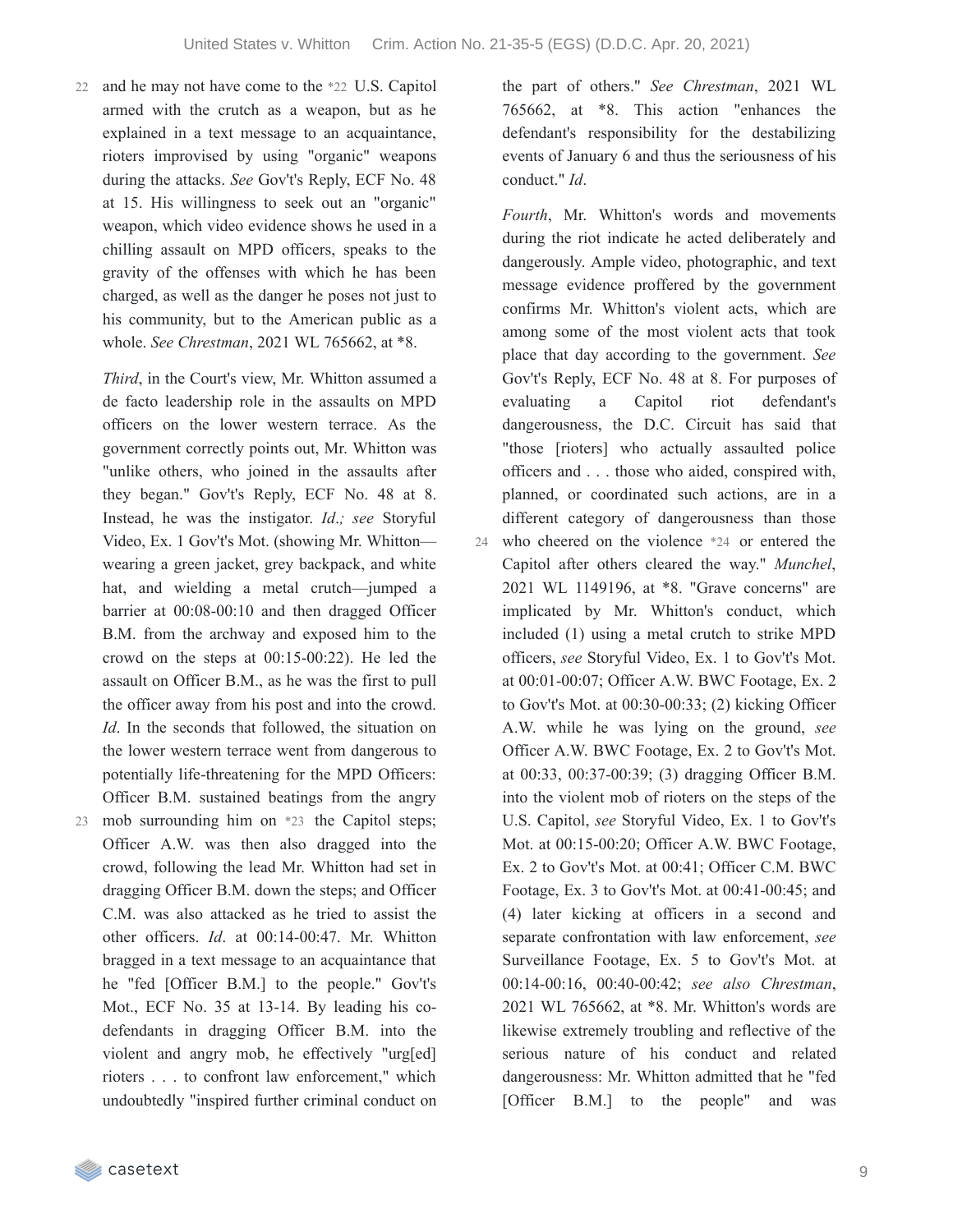unconcerned about his status after the attack, s*ee* Gov't's Reply, ECF No. 48 at 8-9; and he threatened another set of officers during the second confrontation, telling them, chillingly,

- "You're going to die tonight," *see* Officer \*25 D.P. 25 BWC Footage, Ex. 4 to Gov't's Mot. at 00:30-  $00:32<sup>6</sup>$  $00:32<sup>6</sup>$  $00:32<sup>6</sup>$  In short, Mr. Whitton's actions and words on January 6 were violent and callous. And according to the government, they were among the most violent that occurred at the U.S. Capitol that day. *See* Gov't's Reply, ECF No. 48 at 8. His actions and words reflect a contempt for the rule of law and law enforcement, a disturbing disregard for the safety of others, and a willingness to engage in violence. These are qualities that bear on the seriousness of the offense conduct and the ultimate inquiry of whether Mr. Whitton will comply with conditions of release meant to ensure the safety of the community. *See Chrestman*, 2021 WL 765662, at \*8.
	- 6 The Court notes that it was difficult to hear the utterance during the April 12, 2021 hearing; however, upon the Court's independent review of the BWC footage, the utterance "You're going to die tonight" was clear and appears to have been made by Mr. Whitton.

The two remaining *Chrestman* factors are not strongly implicated in this case. Those factors are evidence of coordination with other rioters and evidence of prior planning. *See Chrestman*, 2021 WL 765662, at  $*7-8$ . As Mr. Whitton points out, "[t]here is no evidence that [he] is part of any militia or militant group intent on overthrowing the government or harming government officials," Def.'s Opp'n, ECF No. 45 at 3; and the government has not presented evidence of any coordination with \*26 any other rioters. There is also no evidence that Mr. Whitton brought tactical

gear to the U.S. Capitol, as other rioters, including his co-defendant Mr. Sabol, did. *See* Hr'g Tr., ECF No. 52 at 22:7-13. While the presence of these other factors would enhance the seriousness of the nature and circumstances of Mr. Whitton's already serious offense, they are not necessary to find that this Section  $3142(g)$  factor weighs in favor of pretrial detention based on Mr. Whitton's danger to the community. In view of the many serious concerns raised by the other considerations outlined above, the Court is convinced that the nature and circumstances of Mr. Whitton's offenses indicate that he poses a danger to the community. *See Chrestman*, 2021 WL 765662, at \*9.

Mr. Whitton's remaining arguments regarding the nature and circumstances of the offense charged are unconvincing: (1) even if the exact circumstances of the January 6 attacks are not "continuing in nature" or "likely to be repeated in the future," the violent offenses Mr. Whitton committed that day are serious enough on their own to militate against pretrial release under this first Section  $3142(g)$  factor; and  $(2)$  Mr. Whitton's text message correspondence with associates after the January 6 attacks belie his claim that "[t]here is no evidence that Mr. Whitton has espoused 27 violence against law enforcement on social \*27 media, or in any other format, either before

January 6, 2021 or afterwards." *See* Def.'s Opp'n, ECF No. 45 at 3.

Accordingly, the first 18 U.S.C. § [3142\(g\)](https://casetext.com/statute/united-states-code/title-18-crimes-and-criminal-procedure/part-ii-criminal-procedure/chapter-207-release-and-detention-pending-judicial-proceedings/section-3142-release-or-detention-of-a-defendant-pending-trial) factor weighs heavily in favor of detention on the basis that no condition or combination of conditions will reasonably assure the safety of the [community.](https://casetext.com/statute/united-states-code/title-18-crimes-and-criminal-procedure/part-ii-criminal-procedure/chapter-207-release-and-detention-pending-judicial-proceedings/section-3142-release-or-detention-of-a-defendant-pending-trial) 18 U.S.C. § [3142\(e\)\(1\)](https://casetext.com/statute/united-states-code/title-18-crimes-and-criminal-procedure/part-ii-criminal-procedure/chapter-207-release-and-detention-pending-judicial-proceedings/section-3142-release-or-detention-of-a-defendant-pending-trial); 18 U.S.C. §  $3142(g)(1)$ .

### **2. Weight of the Evidence Against the Defendant**

The second factor the Court must consider is the weight of the evidence against Mr. Whitton. 18 U.S.C. § [3142\(g\)\(2\).](https://casetext.com/statute/united-states-code/title-18-crimes-and-criminal-procedure/part-ii-criminal-procedure/chapter-207-release-and-detention-pending-judicial-proceedings/section-3142-release-or-detention-of-a-defendant-pending-trial)

The government has proffered a substantial amount of evidence that, at this stage, supports the charges against Mr. Whitton and favors Mr. Whitton's detention pending trial. The evidence presented to the Court at this point includes BWC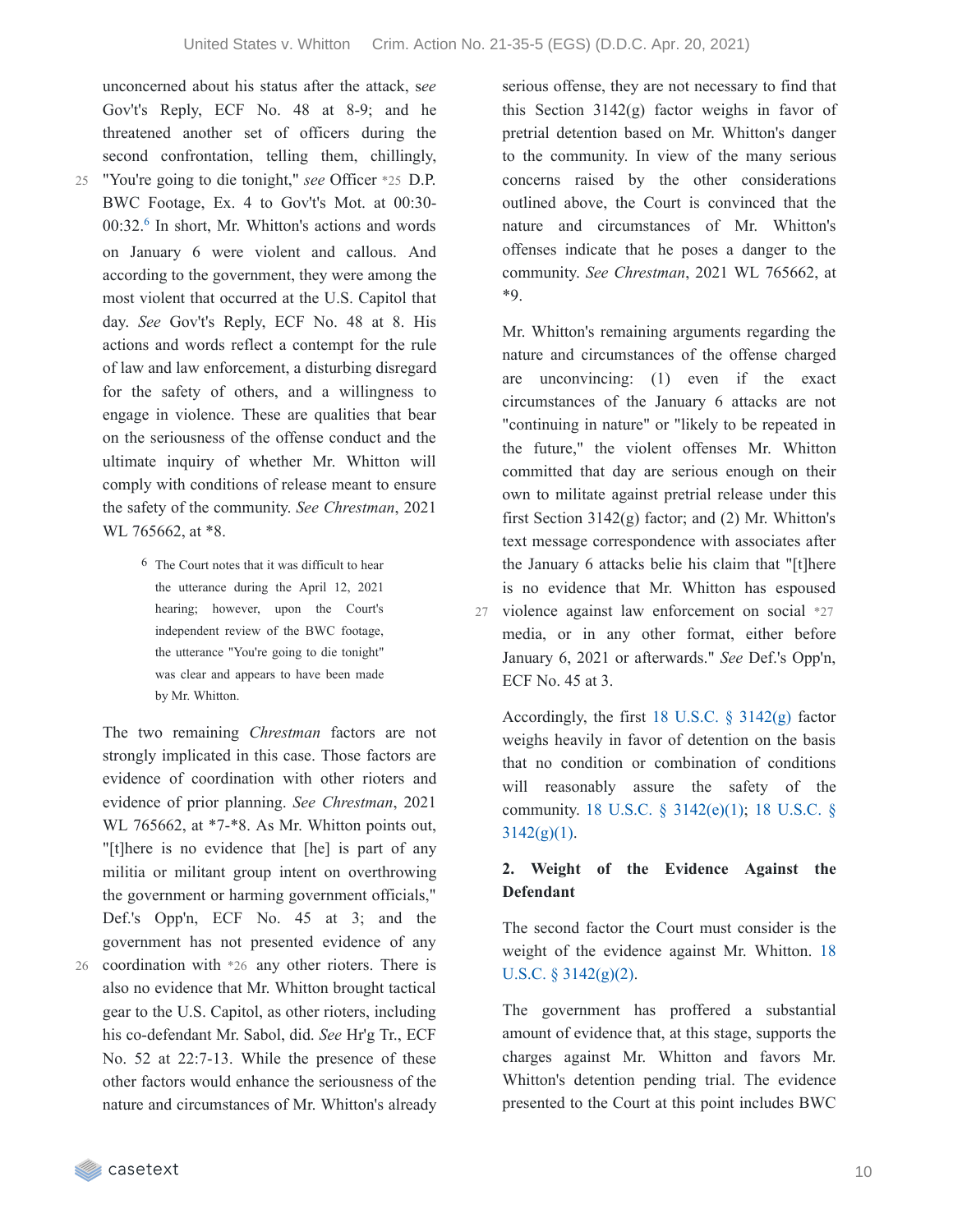video footage from multiple MPD officers, video footage from publicly available sources, U.S. Capitol surveillance images, photographic evidence, and text messages between Mr. Whitton and acquaintances regarding the January 6, 2021 events and Mr. Whitton's state of mind. *See* Gov't's Mot., ECF No 35 at 4-15; Gov't's Reply, ECF No. 48 at 2-6, 9-10.

The government describes the video evidence against Mr. Whitton as "objective and unwavering," *see* Gov't's Reply, ECF No. 48 at 9; and the Court agrees. The video evidence clearly shows Mr. Whitton not only attacked MPD officers with a crutch, but also that he was the first member of the mob on the lower \*28 western terrace to drag an MPD officer from his post under the archway into the crowd, which kicked off terrifying assaults on both Officer B.M. and Officer A.W., resulting in injury to both. *See* Storyful Video Footage, Ex. 1 to Gov't's Mot., ECF No. 35; Officer A.W.'s Body Worn Camera ("BWC") Footage, Ex. 2 to Gov't's Mot., ECF No. 35; Officer C.M.'s BWC Footage, Ex. 3 to Gov't's Mot., ECF No. 35. Additional photographic evidence shows that Mr. Whitton participated in a second attack against law enforcement twenty minutes after the first. Gov't's Reply, ECF No. 48 at 2-3. A confidential informant and another witness have identified the individual seen in certain still photographs at the U.S. Capitol and a "Stop the Steal" rally the day before as Mr. Whitton. Gov't's Mot., ECF No. 35 at 11-14. And Mr. Whitton confirmed his participation in the events, including the brutal attack on Officer B.M., with text messages to an acquaintance wherein he: (1) displayed a bloodied hand and said he "fed" Officer B.M. "to the people"; (2) said he did not know Officer B.M.'s "status" and "d[id]n't care [to be honest]"; (3) said he did not go inside the U.S. Capitol "but everything else [he] was in the middle of"; (4) said that although he "didn't see weapons," he saw "organic sh\*\*" among

29 rioters "on our side"; and  $*29$  (5) said he and other rioters "got wild." Gov't's Mot., ECF No. 35 at 13- 14; Gov't's Reply, ECF No. 48 at 3-4.

Mr. Whitton has not presented any video or photographic evidence that counters what has been proffered by the government. His only arguments under this Section  $3142(g)$  factor are that it is "impossible to comment o[n] the weight of evidence against Mr. Whitton" because counsel has only received "limited discovery" from the government, and Mr. Whitton is presumed innocent of the charges against him until there is a conviction in this case. *See* Def.'s Opp'n, ECF No. 45 at 3. Neither argument is persuasive for purposes of the instant motion. First, Mr. Whitton has the same evidence the Court has, which the Court just described. Having evaluated that evidence, the Court finds that it is not "impossible to comment o[n]" its weight, but rather it is quite possible to conclude, as Chief Judge Howell did when confronted with a similar volume and quality of evidence in *Chrestman*, that the weight of that evidence is "overwhelming" and "strongly favors detention." *Chrestman*, 2021 WL 765662, at \*10. Second, Mr. Whitton's argument that he is presumed innocent of the charges before he is convicted is misplaced. The Court is not making a final determination as to whether the evidence supports a conviction beyond a reasonable doubt; rather, the Court is evaluating the evidence—as all courts must do when determining whether a \*30 defendant must be held in custody pending trial pursuant to 18 U.S.C. § 3142—to determine if clear and convincing evidence supports a finding that no condition or combination of conditions will reasonably assure the safety of any other person and the community were Mr. Whitton to be released pending trial. 18 U.S.C.  $\S$  [3142\(e\)\(1\)](https://casetext.com/statute/united-states-code/title-18-crimes-and-criminal-procedure/part-ii-criminal-procedure/chapter-207-release-and-detention-pending-judicial-proceedings/section-3142-release-or-detention-of-a-defendant-pending-trial) and  $(g)(2)$ . In consideration of weight of the evidence against Mr. Whitton, the Court finds that the second 18 U.S.C. § [3142\(g\)](https://casetext.com/statute/united-states-code/title-18-crimes-and-criminal-procedure/part-ii-criminal-procedure/chapter-207-release-and-detention-pending-judicial-proceedings/section-3142-release-or-detention-of-a-defendant-pending-trial) factor weighs against Mr. Whitton and in favor of his continued pretrial detention on the basis that no condition or 30

28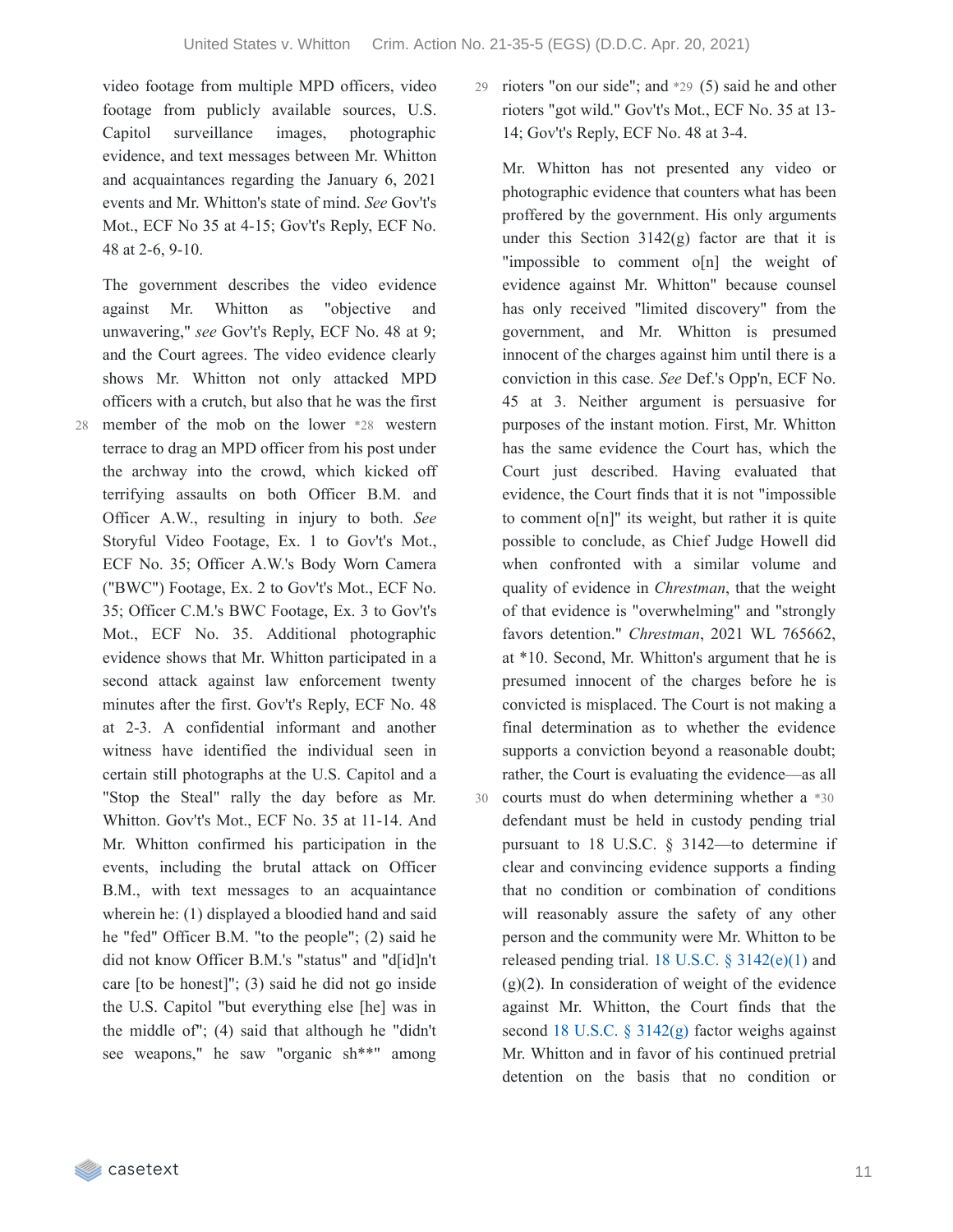combination of conditions will reasonably assure the safety of the community. *See Chrestman*, 2021 WL 765662, at \*10.

# **3. The History and Characteristics of the Defendant**

Under the third factor, the Court must consider Mr. Whitton's history and [characteristics.](https://casetext.com/statute/united-states-code/title-18-crimes-and-criminal-procedure/part-ii-criminal-procedure/chapter-207-release-and-detention-pending-judicial-proceedings/section-3142-release-or-detention-of-a-defendant-pending-trial) 18 U.S.C. § 3142(g)(3). The Court considers Mr. Whitton's "character, physical and mental condition, family ties, employment, financial resources, length of residence in the community, community ties, past conduct, history relating to drug or alcohol abuse, criminal history, and record concerning appearance at court proceedings," 18 U.S.C. §  $3142(g)(3)(A)$ ; and "whether, at the time of the current offense or arrest, [Mr. Whitton] was on probation, on parole, or on other release, *id*. § 31  $3142(g)(3)(B)$ . \*31

Here, there are factors to Mr. Whitton's credit, including the support he has received from friends and family and his employment history. Thirtythree individuals signed a form affidavit on Mr. Whitton's behalf, attesting that based on their personal knowledge of Mr. Whitton, he does not pose any risk of flight, failing to appear, committing a criminal offense, intimidating witnesses, or otherwise obstructing justice if released. *See* Character Letters, Ex. 1 to Def.'s Opp'n, ECF No. 45-1. The affiants also attested that the allegations against Mr. Whitton are "a complete shock" and "completely out of character for Mr. Whitton." *Id*. Nine of those individuals also wrote personalized letters. From those letters, the Court can gleam that Mr. Whitton's friends and family believe he is a hardworking man with a "high moral code," and his assaultive conduct on January 6 was surprising and out of character. *See*, *e*.*g*., ECF No. 45-1 at 58. Mr. Whitton also points out that he "owns and operates a successful local business with over five employees," Def.'s Opp'n, ECF No. 45 at 4; and many of the individuals who

wrote character letters emphasized his success in starting and growing his business and his dedicated to it, *see*, *e*.*g*., ECF No. 45-1 at 5.

The Court also acknowledges that Mr. Whitton was willing to speak with law enforcement for nearly two months before his arrest. *See* Def.'s

Opp'n, ECF No. 45 at 4. Mr. Whitton's \*32 32 cooperation with law enforcement helps assuage the concerns raised by Mr. Whitton's past criminal record about his ability to comply with legal orders. *See* Gov't's Reply, ECF No. 48 at 10 n.1 (noting Mr. Whitton has a 2018 conviction for criminal trespass and a 2020 conviction for driving with a suspended or revoked license and driving without a license). But as was true in *Chansley*, his "willingness to speak to law enforcement officers . . . does not persuade the Court that he appreciates the gravity of the allegations against him or that he will not break the law again." 2021 WL 861079, at \*13. In light of the extreme disregard Mr. Whitton showed for the lives of law enforcement on January 6, 2021, and his lack of remorse in a later text-message conversation with an acquaintance, his cooperation with law enforcement, while positive, does not demonstrate that the character he displayed at the U.S. Capitol was fleeting and no longer of concern. Furthermore, that the government did not immediately arrest Mr. Whitton does not affect the Court's detention analysis. Gov't's Reply, ECF No. 48 at 10-11 (citing *United States v*. *Little*, 235 F. Supp. 3d 272, 279 [\(D.D.C.](https://casetext.com/case/united-states-v-little-93#p279) 2017)).

Thus, while the Court credits Mr. Whitton for cooperating with law enforcement and credits the character letters sent on his behalf to the extent they speak to his relationships with friends and family, and his professional life, the Court \*33 ultimately concludes that the callous disregard Mr. Whitton displayed for the safety of others on January 6, 2021, and in text messages describing the events that transpired that day, speaks volumes about the danger he may pose to the community despite these other positive displays of character. 33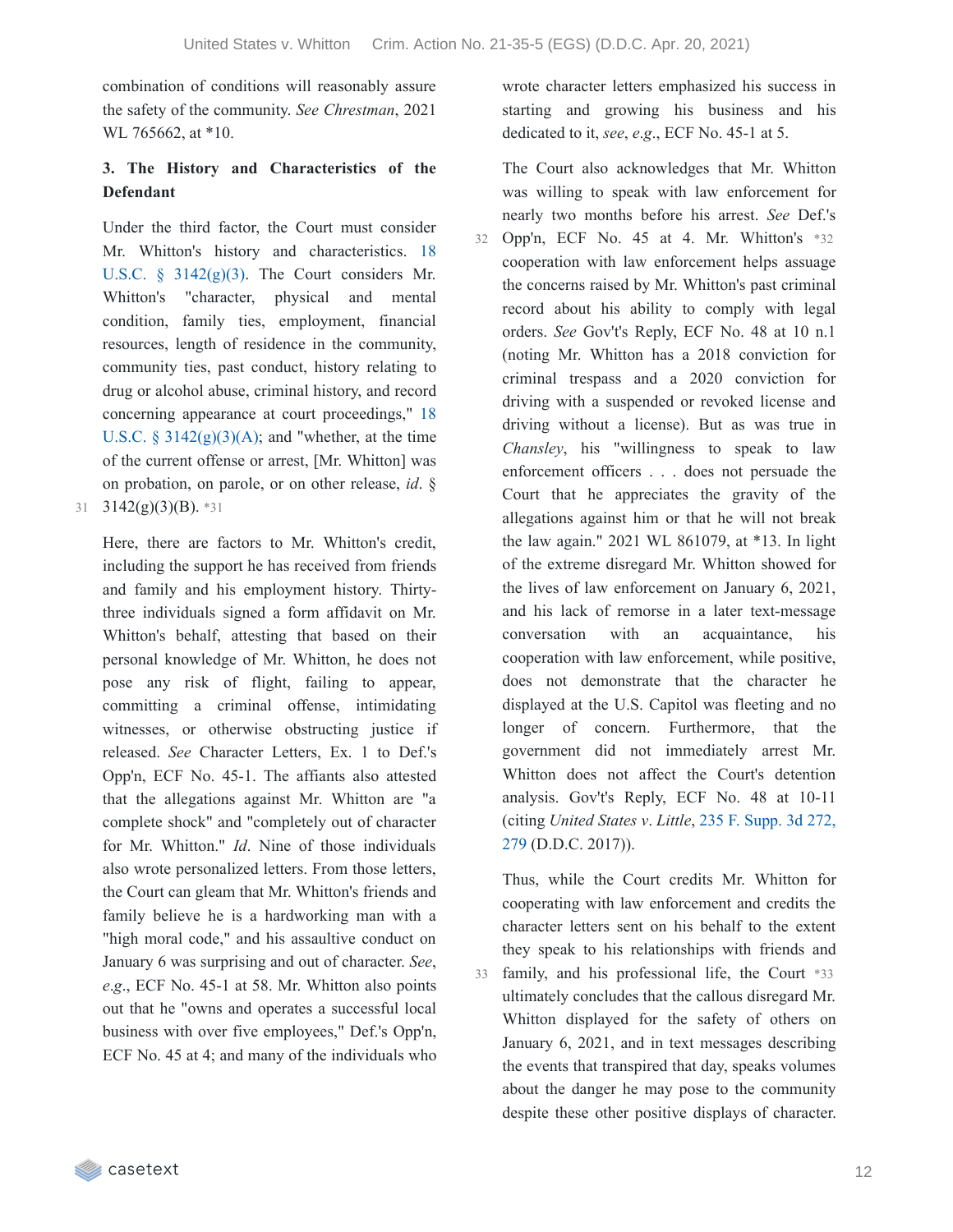Like Chief Judge Howell determined in *Chrestman* with respect to the history and characteristics of another violent Capitol Riot defendant, "the extent of [Mr. Whitton's] involvement in the mob clearly poses a danger." *Chrestman*, 2021 WL 765662, at \*15. Like Mr. Chrestman, Mr. Whitton has not demonstrated any remorse for his actions. The Court is particularly troubled by Mr. Whitton's text message to an associate displaying his bloodied hand and stating he "fed him to the people" and he did not know or care about Officer B.M.'s condition following the violent attack. Gov't's Mot., ECF No. 35 at 13-14. That message suggests Mr. Whitton remained proud of his actions after the fact, and the Court finds that "there is no evidentiary basis to assume that defendant will refrain from similar activities, if instructed, in the future." *See Chrestman*, 2021 WL 765662, at \*15.

For these reasons, the Court finds that the third Section 3142(g) factor also weighs against pretrial release on the basis that no condition or combination of conditions will reasonably assure the safety of the [community.](https://casetext.com/statute/united-states-code/title-18-crimes-and-criminal-procedure/part-ii-criminal-procedure/chapter-207-release-and-detention-pending-judicial-proceedings/section-3142-release-or-detention-of-a-defendant-pending-trial) *See* 18 U.S.C. § 3142(g). *See Chrestman*, 2021 WL 765662, at 34 \*15. \*34

#### **4. The Nature and Seriousness of the Danger Posed by Defendant's Release**

The final factor the Court must consider is the "nature and seriousness of the danger to any person or the community that would be posed by the person's release."  $18$  U.S.C.  $\S$  [3142\(g\)\(4\).](https://casetext.com/statute/united-states-code/title-18-crimes-and-criminal-procedure/part-ii-criminal-procedure/chapter-207-release-and-detention-pending-judicial-proceedings/section-3142-release-or-detention-of-a-defendant-pending-trial)

For many of the reasons already addressed above, the Court finds that this factor also weighs against Mr. Whitton and in favor of his continued pretrial detention. "Consideration of this factor encompasses much of the analysis set forth above, but it is broader in scope," requiring an "openended assessment of the 'seriousness' of the risk to public safety." *Cua*, 2021 WL 918255, at \*5 (quoting *United States v*. *Taylor*, 289 F. Supp. 3d 55, (D.D.C. 2018)). ["Because](https://casetext.com/case/united-states-v-taylor-915) this factor substantially overlaps with the ultimate question whether any conditions of release 'will reasonably assure [the appearance of the person as required] and the safety of any other person and the community,' 18 U.S.C. § [3142\(e\)](https://casetext.com/statute/united-states-code/title-18-crimes-and-criminal-procedure/part-ii-criminal-procedure/chapter-207-release-and-detention-pending-judicial-proceedings/section-3142-release-or-detention-of-a-defendant-pending-trial), it bears heavily on the Court's analysis." *Id*.

As discussed in detail above, the nature and circumstances of Mr. Whitton's offenses evince a clear disregard for the safety of others and law enforcement in particular. *See supra* Section III, Part B.1; *see also Chrestman*, 2021 WL 765662, at \*9. On January 6, 2021, Mr. Whitton's actions resulted in two MPD officers being wounded. Mr. Whitton not only participated in \*35 the attacks; he instigated them and gave others an opportunity to commit further crimes. He also demonstrated an alarming lack of remorse for the violence he inflicted on Officer B.M. when he dragged him into a violent mob, later telling his acquaintance that he "fed [the officer] to the people." While the Court does acknowledge that Mr. Whitton has no violent criminal record, and that the character letters sent on Mr. Whitton's behalf suggest his friends and family believe he has a "strong moral code," that history and moral code did not prevent him from committing horrifying acts of violence, and they do little to dissuade the Court from finding that Mr. Whitton poses a serious danger to his community.

The Court reaches this conclusion having considered, as it did in Mr. Sabol's case and as it must here as well, whether the danger Mr. Whitton poses to the community is concrete and continuing. *See* Mem. Op., ECF No. 56 at 57-62; *see also Munchel*, 2021 WL 1149196, at \*4. ("[A] defendant's detention based on dangerousness accords with due process only insofar as the district court determines that the defendant's history, characteristics, and alleged criminal conduct make clear that he or she poses a concrete, prospective threat to public safety."). The Court disagrees with Mr. Whitton's contention that "there is nothing in [his] background or history to suggest that he's presently, today, ... a 36 danger to the community or to any \*36 individual"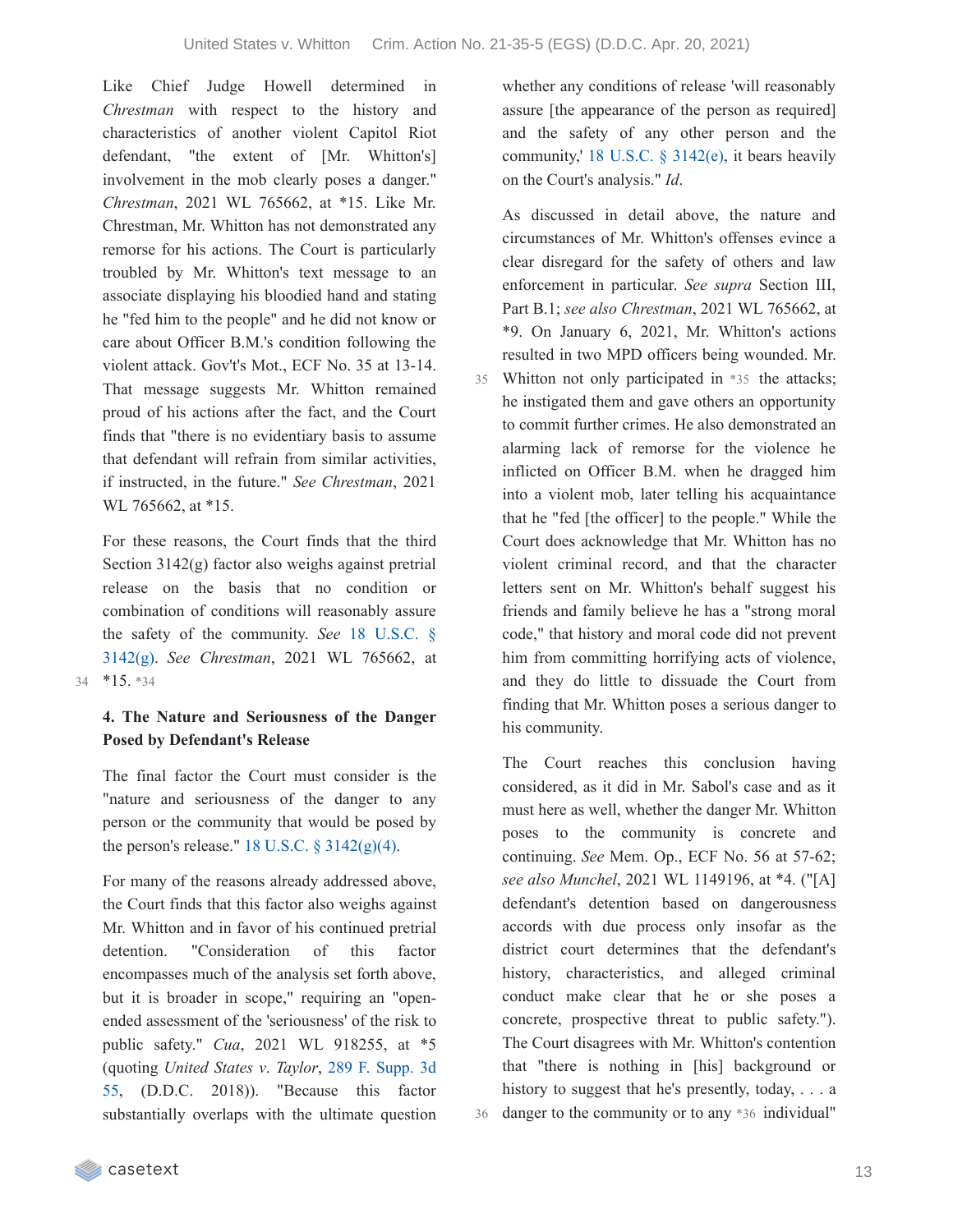and that his actions on January 6, 2021, do not render him ineligible for pretrial release in and of themselves. *See* Hr'g Tr., ECF No. 52 at 21:19-25. Mr. Whitton's and his co-defendant's conduct on January 6, 2021, was among some of the most violent conduct that took place that day, and the Court cannot ignore that reality when evaluating his character and the potential threat he continues to pose to the community. Nor has the D.C. Circuit said that Court must turn a blind eye to Mr. Whitton's violent conduct when determining whether he poses a danger that warrants pretrial detention to safeguard the community. *See Munchel*, 2021 WL 1149196, at \*4 (observing that Capitol Riot defendants who acted violently are in a different category of dangerousness than those who did not, and only holding that for two defendants who did not engage in violence, the presence of the group at the U.S. Capitol on January 6, 2021, was critical to their ability to obstruct the vote and cause danger to the community).

While the certification of the 2020 Presidential Election is now complete, and President Biden has taken office, the Court is not convinced that dissatisfaction and concern about the legitimacy of the election results has dissipated for all Americans. Former President Donald J. Trump continues to make forceful public comments about the "stolen election," chastising individuals who 37 did not reject the supposedly illegitimate \*37 results that put the current administration in place. *See* Mark Niquette, *Trump Rips Into Mitch McConnell in Speech to Party Donors*, Bloomberg (Apr. 10, 2021), https://www.bloomberg.com/news/articles/2021- 04-10/trump-touts-appeal-to-new-voters-as-pathfor-gop-return-to-power (reporting that former President Trump repeated false claims about the 2020 Presidential Election being stolen and criticized former Vice President Michael R. Pence for not rejecting the certification of the election results); David Jackson, "*Radical Left CRAZIES:*" *Trump issues Easter greetings by attacking*

*political rivals*, *griping about election loss*, USA Today (Apr. 4, 2021) (reporting on a written statement issued by former President Trump that stated, "Happy Easter to ALL, including the Radical Left CRAZIES who rigged our Presidential Election, and want to destroy our Country!").<sup>[7](https://casetext.com/_print/doc/united-states-v-whitton-1?_printIncludeHighlights=false&_printIncludeKeyPassages=false&_printIsTwoColumn=true&_printEmail=&_printHighlightsKey=#N197462)</sup> As was true in Mr. Sabol's case, such comments reflect the continued threat posed by individuals like Mr. Whitton, who has demonstrated that he is willing and able to engage in extreme and terrifying levels of violence against law enforcement with a chilling disregard for the 38 rule of law and \*38 the lives of law enforcement, seemingly based on mistaken beliefs about the illegitimacy of the current administration. In this regard, Mr. Whitton, like Mr. Sabol, is distinguishable from other Capitol Riot defendants who displayed a dangerous distain for democracy and the rule of law on January 6, 2021, but who did not engage in violence, *see*, *e*.*g*., *Munchel*, 2021 WL 1149196, at \*8, or who did not direct their "forceful conduct" toward inflicting injury, *see United States v*. *Klein*, No. CR 21-236 (JDB), ECF No. 29 at 24 (D.D.C. Apr. 12, 2021).

> 7 The Court takes judicial notice of the existence of news articles. *See Washington Post v*. *Robinson*, 935 F.2d [282,](https://casetext.com/case/washington-post-v-robinson#p291) 291 (D.C. Cir. 1991) ("[A] court may take judicial notice of the existence of newspaper articles in the Washington, D.C., area that publicized [certain facts]."); *Agee v*. *Muskie*, 629 [F.2d](https://casetext.com/case/agee-v-muskie#p81) 80, 81 n.1, 90 (D.C. Cir. 1980) (taking judicial notice of facts generally known as a result of newspaper articles). --------

In consideration of these factors and noting the D.C. Circuit's observation that "[i]t cannot be gainsaid that the violent breach of the [U.S.] Capitol on January 6 was a grave danger to our democracy, and that those who participated could rightly be subject to detention to safeguard the community," *Munchel*, 2021 WL 1149196, at \*8; the Court is persuaded that Mr. Whitton poses a danger to his community and the broader community of American citizens if he were to be